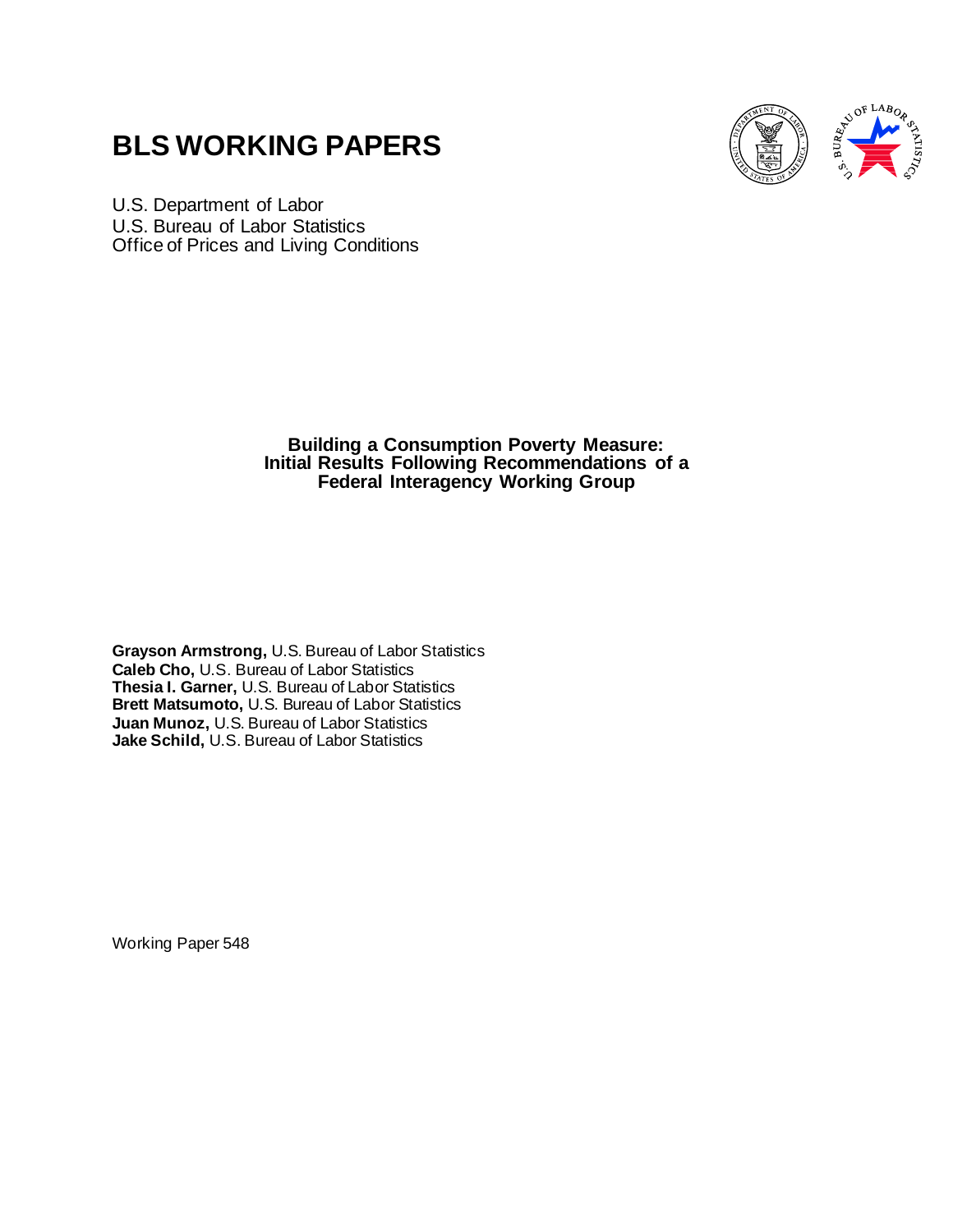# **Building a Consumption Poverty Measure: Initial Results Following Recommendations of a Federal Interagency Working Group**

Grayson Armstrong, Caleb Cho, Thesia I. Garner, Brett Matsumoto, Juan Munoz, & Jake Schild

March 1, 2022

*Affiliation and Address for all authors:* Bureau of Labor Statistics 2 Massachusetts Ave NE Washington, DC 20212

*Email Addresses:* Contact Author: Thesia I. Garner[, garner.thesia@bls.gov](mailto:garner.thesia@bls.gov) Other Authors: Grayson Armstrong[, Armstrong.Grayson@bls.gov;](mailto:Armstrong.Grayson@bls.gov) Caleb Cho[, Cho.Caleb@bls.gov,](mailto:Cho.Caleb@bls.gov) Brett Matsumoto[, Matsumoto.Brett@bls.gov](mailto:Matsumoto.Brett@bls.gov) ; Jake Schild[, Schild.Jake@bls.gov;](mailto:Schild.Jake@bls.gov) Juan Munoz, [Munoz.Juan@bls.gov](mailto:Munoz.Juan@bls.gov)

**JEL Codes** D12, I32 **Key Words:** consumption, poverty measurement, U.S. Consumer Expenditure Surveys

#### **Abstract**

Consumption is a well-being measure that is determined by a combination of resources (e.g., income, inkind benefits, assets, debt, time) available households, their circumstances, and their preferences. In this study, we derive consumption poverty statistics using a consumption measure that includes the flow of services from owner occupied housing and vehicles and in-kind transfers. The base data are from the U.S. Consumer Expenditure Survey Interview from 2015 through 2020. The consumption poverty rate (using an absolute threshold anchored to the 2015 relative consumption poverty rate) declines from 16.8 percent in 2015 to 11.5 percent in 2020.

\_\_\_\_\_\_\_\_\_\_\_\_\_\_\_\_\_\_\_\_\_\_\_\_\_\_\_\_\_\_\_\_\_\_\_\_\_\_\_\_\_\_\_\_\_\_\_\_\_\_\_\_\_\_\_\_\_\_\_\_\_\_\_\_\_\_\_\_\_\_\_\_\_\_\_\_\_\_\_\_\_\_\_\_\_

**Note:** Public access to the computer code used to produce the results presented in this paper is available at: <http://www.openicpsr.org/openicpsr/project/169841/version/V1/view> and <https://www.bls.gov/cex/consumption.zip>

**Acknowledgements:** This research was presented during a session at the ASSA-AEA Annual Meetings; the paper is forthcoming in the *American Economics Association (AEA) Papers and Proceedings 2022* volume. We would like to thank Dominic Smith, who provided guidance in the production of the vehicle flow of services; Josh Klick for his assistance with the Chain-CPI-U; Bob Martin, who provided assistance in developing the rent imputation modeling; Adam Safir, Scott Curtin, and Brett Creech, who provided support throughout the project; and Leslie Hodges, Courtney Paolicelli, and Saied Toossi from USDA, who provided amazing guidance regarding the NSLP and WIC. Discussions with Liana Fox (Census Bureau), Kevin Corinth (University of Chicago), Jim Sullivan (University of Notre Dame), and Richard Burkhauser (Cornell, emeritus) have greatly improved this research. We also appreciate the discussion and comments from those who attended the BLS Consumption Symposium in September 2021 and FESAC meeting in December 2021.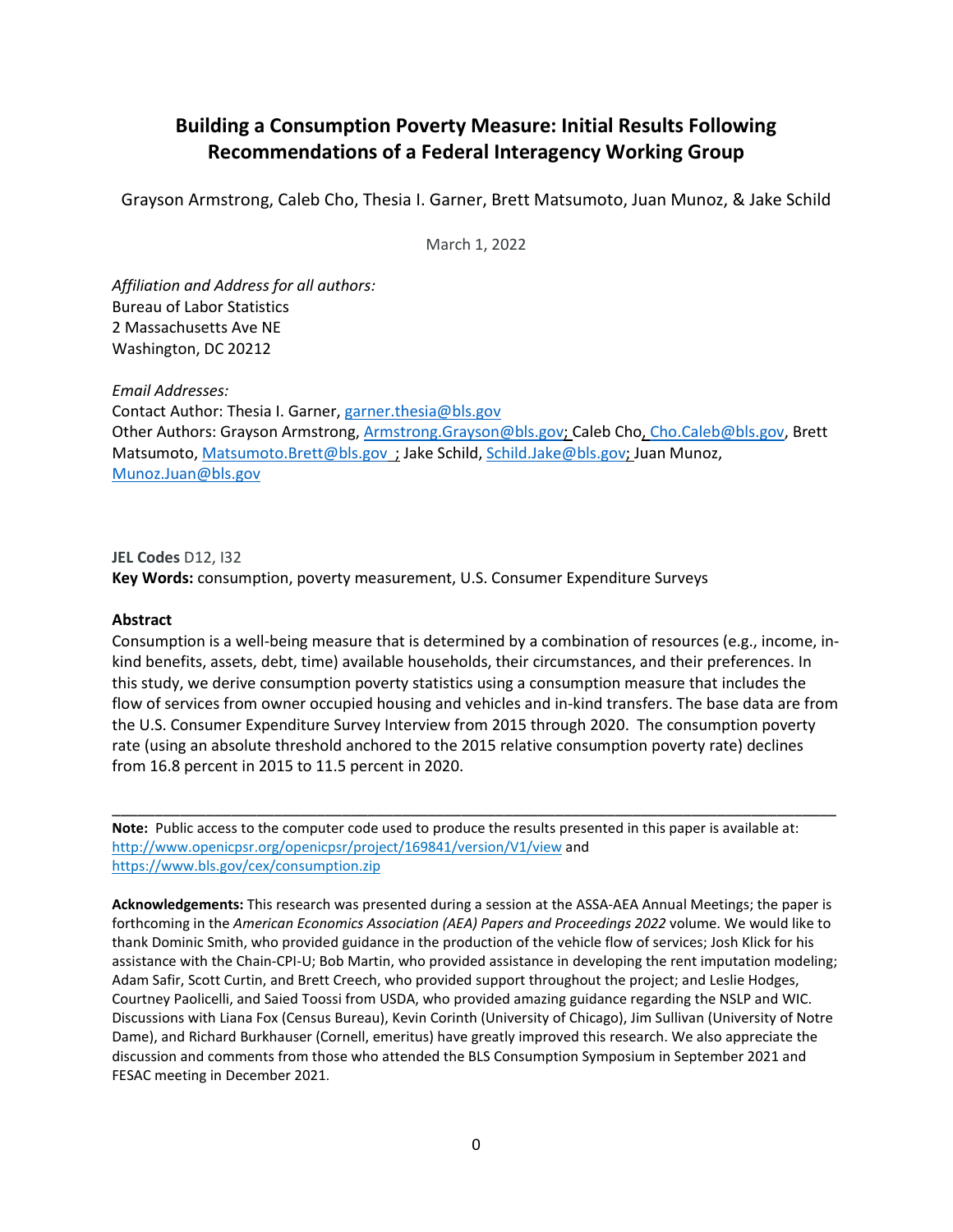In this study, we derive consumption-based poverty statistics, and for comparison, also poverty statistics for expenditures and income. This research builds on the Bureau of Labor Statistics (BLS) initiative to produce a consumption measure of well-being at the consumer unit level, and recommendations from the Interagency Technical Working Group (ITWG) on Evaluating Alternative Measures of Poverty.<sup>[1](#page-2-0)</sup> We begin to implement the ITWG recommendations by producing a consumption measure that includes the flow of services from owner occupied housing and the stock of vehicles owned, as well as public in-kind transfers.<sup>[2](#page-2-1)</sup> Poverty statistics for 2015-2020 are presented. The primary data are from the U.S. Consumer Expenditure Survey, Interview component.

Consumption is a well-being measure that is determined by a combination of resources (e.g., income, assets, debt, time) available to individuals, their circumstances, and their preferences (see, Jappelli and Pistaferri 2017). It can be viewed as a variable reflecting *what has been achieved.* In the standard economic model, individual utility is a function of consumption. Given this direct tie to utility, some consider consumption to be a better unidimensional measure of wellbeing as compared to income. Various consumption measures are in use for the study of poverty (e.g., Meyer and Sullivan 2012) and inequality (e.g., Fisher, Johnson, and Smeeding 2015).

Estimates of consumption can be derived from expenditures for most categories of goods and services; however, expenditures alone are not sufficient. The value of the in-kind

<span id="page-2-0"></span><sup>&</sup>lt;sup>1</sup> Additional results and updates for this research project will be posted at [https://www.bls.gov/cex/consumption](https://www.bls.gov/cex/consumption-research.htm)[research.htm.](https://www.bls.gov/cex/consumption-research.htm)

<span id="page-2-1"></span><sup>&</sup>lt;sup>2</sup> See the Appendix A for the list of recommendations from the ITWG related to creating a comprehensive measure of consumption and a discussion of how the measures in this paper begin to implement these recommendations.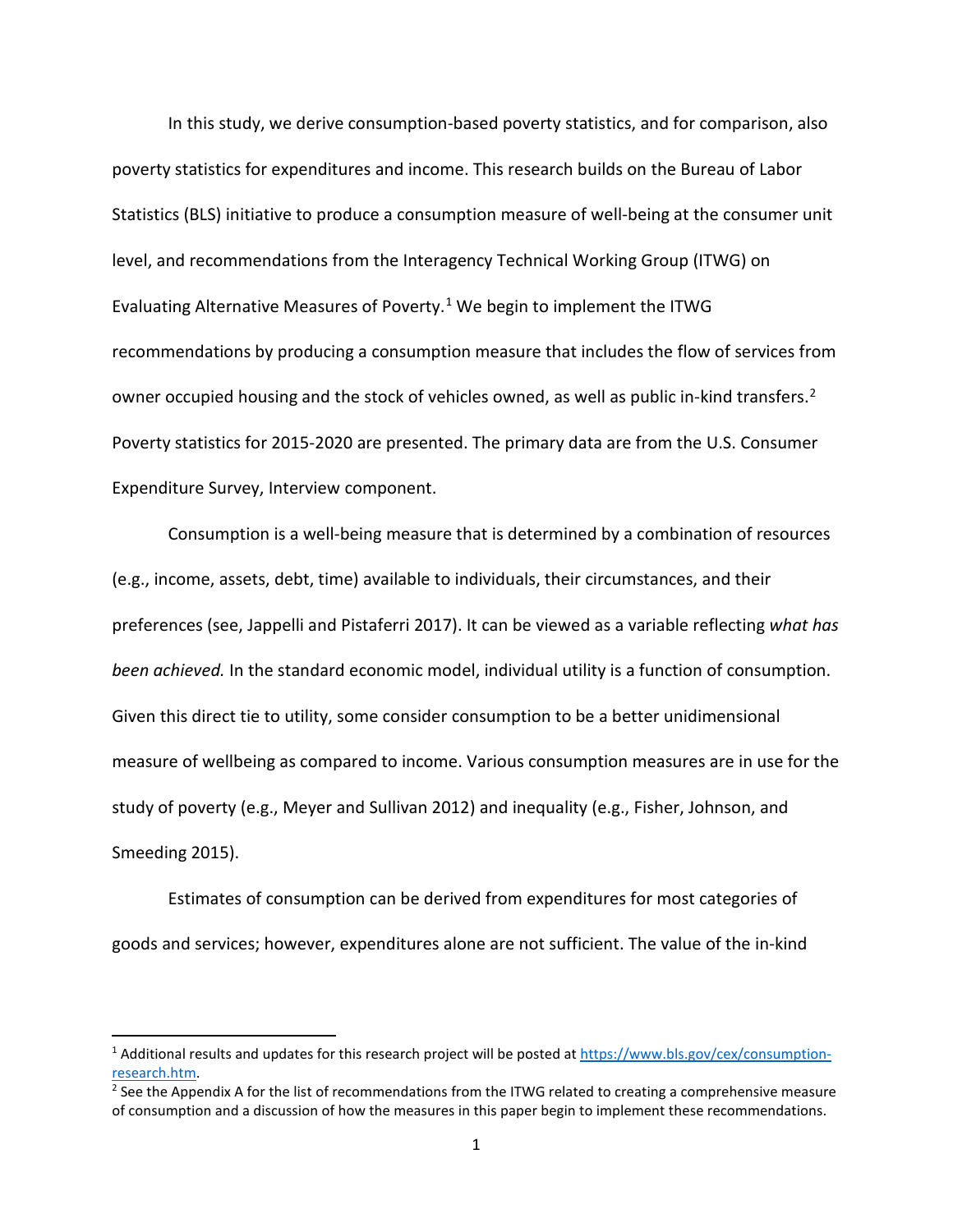benefits from the government and private sector (e.g., employers), the flow of services from owner-occupied housing and owned vehicles, and the value of home production for own consumption should be counted as well. Finally, some types of expenditures like education and healthcare may be better thought of as investments rather than providing current consumption. In our preliminary measure of consumption, home production, education, and healthcare are not included but the other components of consumption are.

When using our most comprehensive consumption measure and relative poverty thresholds, consumption poverty is 16.8 percent in 2015 and falls to 14.2 percent in 2020. This contrasts with relative income poverty which is 22.5 percent in 2015 and remains at 22.5 percent in 2020. We also consider absolute poverty measures. For these measures, we anchor the thresholds for each measure so that the poverty rates in 2015 are equal to the relative consumption poverty rate in 2015, and update the thresholds using the Chained CPI-U. When using this method, income poverty falls from the anchor rate of 16.8 percent to 13.6 percent, while consumption poverty falls to 11.5 percent. Relative to the entire U.S. population, a person is more likely to be at risk of consumption poverty (below 60 percent of the median of adult equivalized consumption) if they are living in consumer units where the reference person is Black non-Hispanic, Hispanic, has a lower level of education, or has children.

#### **I. Data and Methods**

In this section we provide a brief description of the data and the construction of our consumption measure.<sup>3</sup> The primary data source for the measure is the U.S. Consumer

<span id="page-3-0"></span><sup>&</sup>lt;sup>3</sup> For additional details regarding the CE Survey, the measures, and thresholds, see Appendix B.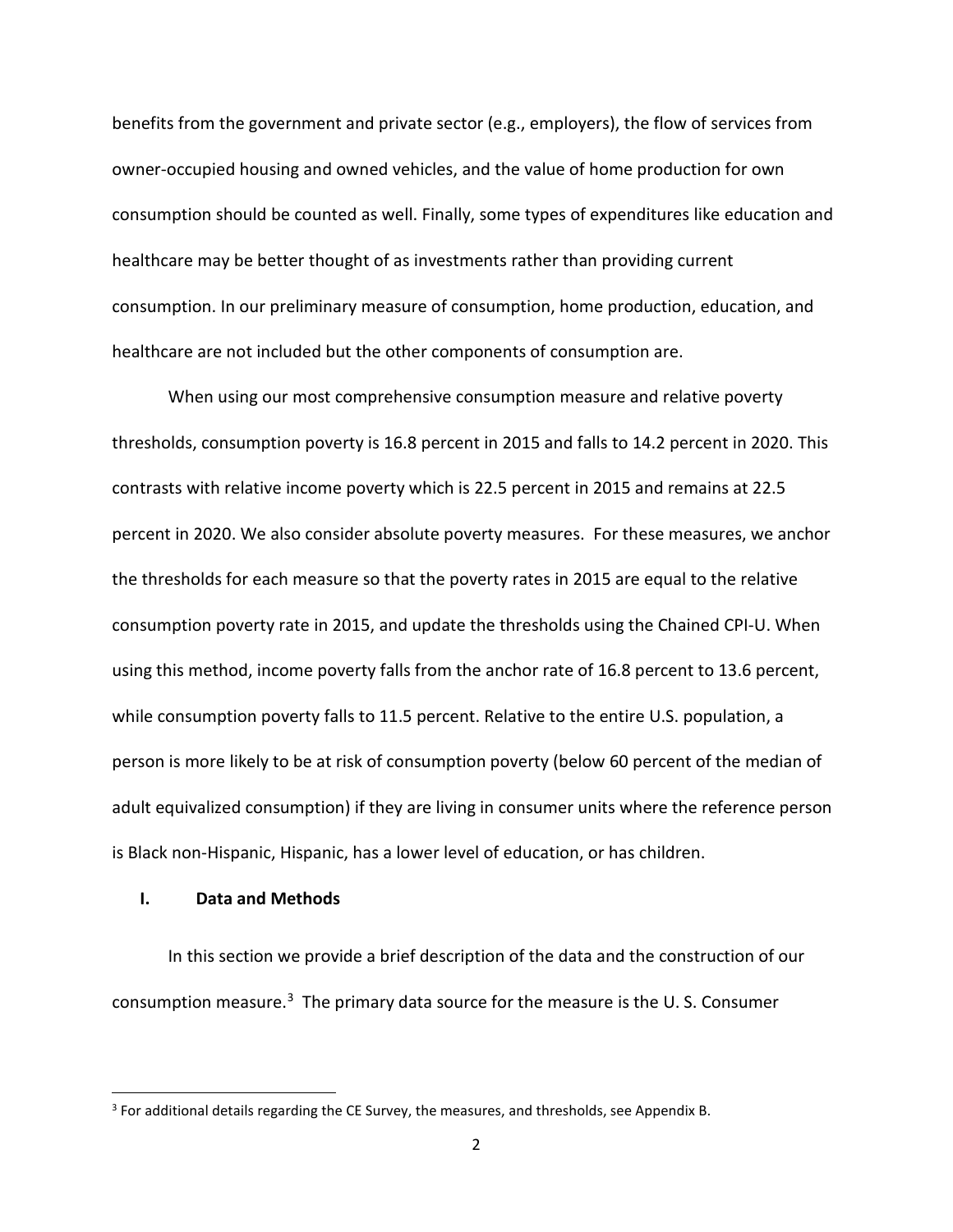Expenditure Survey (CE) Interview component. Using the restricted-use microdata, we construct total quarterly expenditures (denoted tot exp) at the consumer unit level.<sup>4</sup> We construct several consumption measures, but for this paper we only present the most comprehensive measure which includes the flow of services from owner occupied housing and the stock of vehicles owned, and public in-kind benefits. Public in-kind benefits include those for rental assistance, Low Income Home Energy Assistance Program (LIHEAP), the National School Lunch Program (NSLP), and the Supplementary Nutrition Program for Women, Infants, and Children (WIC). Supplemental Nutritional Assistance Program (SNAP) benefits are implicitly already counted in food expenditures as the assumption is that SNAP benefits are used first before income or credit. Excluded are expenditures for the following: those associated with owning a primary residence or vacation home; the purchase and financing of vehicles; cash contributions; life, endowment, annuities, and other personal insurance; retirement, pensions, and Social Security*;* healthcare; and education. For comparison, we also construct an income measure defined as after tax and transfer income plus the value of the same public in-kind benefit programs that enter the consumption measure.

Our initial measures exclude the value of home production. While home production would ideally be included in a comprehensive measure of consumption, we are still conducting

<span id="page-4-0"></span><sup>4</sup> A consumer unit comprises either: (1) all members of a particular household who are related by blood, marriage, adoption, or other legal arrangements; (2) a person living alone or sharing a household with others or living as a roomer in a private home or lodging house or in permanent living quarters in a hotel or motel, but who is financially independent; or (3) two or more persons living together who use their income to make joint expenditure decisions. Financial independence is determined by the three major expense categories: Housing, food, and other living expenses. To be considered financially independent, at least two of the three major expense categories have to be provided entirely, or in part, by the respondent. [\(https://stats.bls.gov/cex/csxgloss.htm](https://stats.bls.gov/cex/csxgloss.htm) )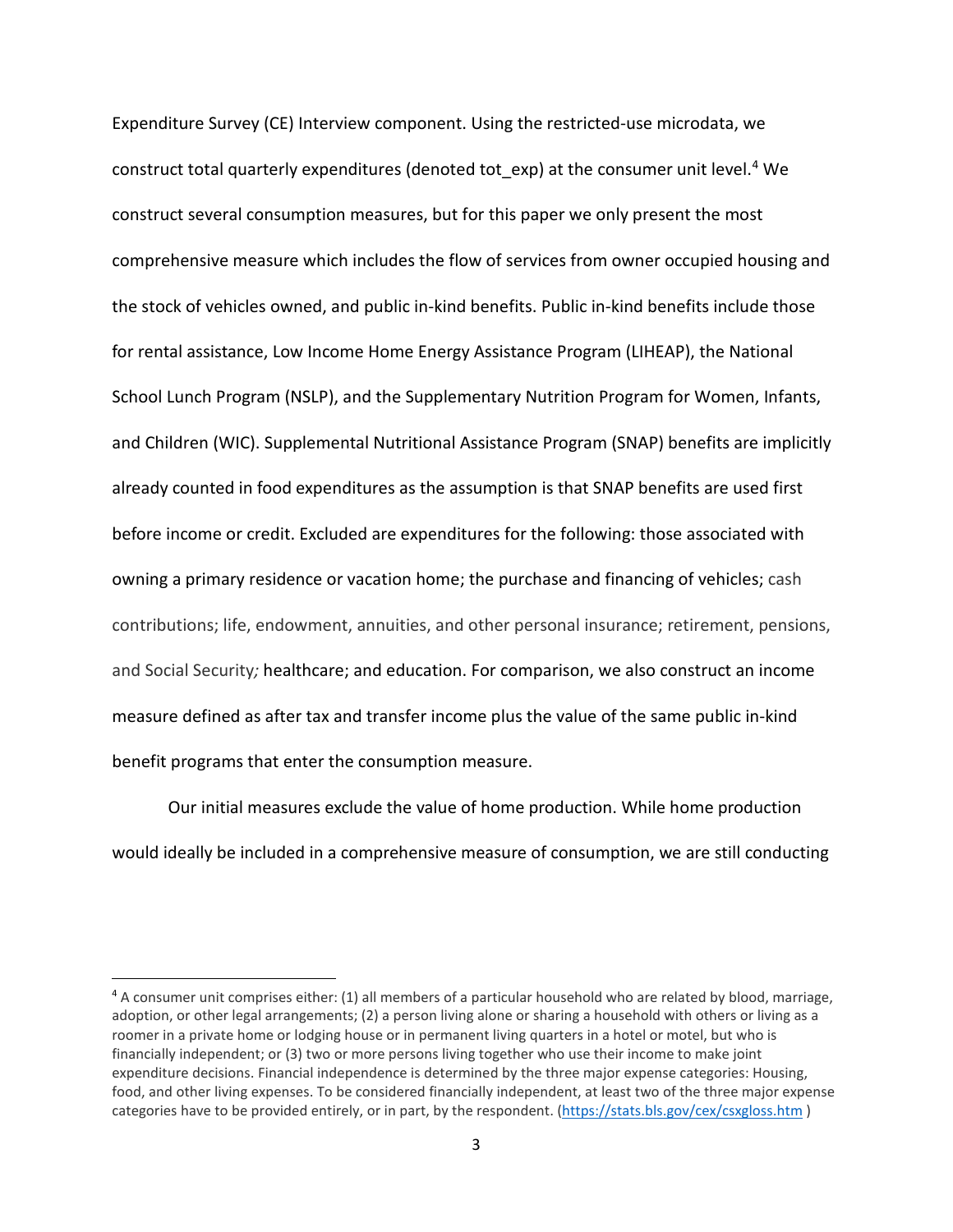research on the best way to incorporate home production into the measure.<sup>5</sup> Estimating the value of home production requires data on time use. Time use data is not collected in the CE, so the CE must be linked with a different data source to impute a value for home production.<sup>[6](#page-5-1)</sup>

In the Figures we limit our results to those based on the purely relative thresholds, and absolute thresholds that results when poverty rates for all our measures (consumption, expenditures, and income) are anchored to the same initial poverty rate.<sup>[7](#page-5-2)</sup> The relative poverty thresholds are defined as 60 percent of the national population weighted equivalized median measure value. The poverty rate is defined as the percentage of people who are this threshold. The absolute thresholds are based on anchoring the threshold for each measure so that each of the resulting poverty rates is equal to the relative consumption poverty rate for 2015 (16.8 percent). Each of consumption, expenditures, and income thresholds, associated with this initial 16.8 percent rate in 2015, are updated for later years using the all items chained CPI-U.

For this analysis, adult equivalized consumption, expenditures, and income are produced for each consumer unit. Consumer unit level values are converted to equivalized values using a three-parameter equivalence scale. $8$  It is these adult equivalence values, when weighted by the

<span id="page-5-0"></span><sup>5</sup> In September 2021, the BLS contracted with an outside vendor to investigate options to use available data to produce a consumption measure that can be incorporated with CE expenditures data at the consumer unit level. Results of this study are expected by the end of September 2022.

<span id="page-5-1"></span><sup>&</sup>lt;sup>6</sup> A similar challenge arises in incorporating home production into measures of household income (Frazis and Stewart 2011).

<span id="page-5-2"></span><sup>&</sup>lt;sup>7</sup> While anchoring to the initial consumption poverty rate is useful for showing changes over time between different measures, the preferred approach in much of the literature for constructing absolute thresholds is to anchor to an initial poverty threshold (rather than an initial rate). This approach is used so "that different measures do not diverge simply because of differing changes at different points in the distribution of resources (Meyer and Sullivan 2012, p. 143)."

<span id="page-5-3"></span><sup>8</sup> This scale was developed by Betson (1996) and used in several BLS and Census Bureau studies (e.g., Fox and Burns 2021, Garner et al. 2016).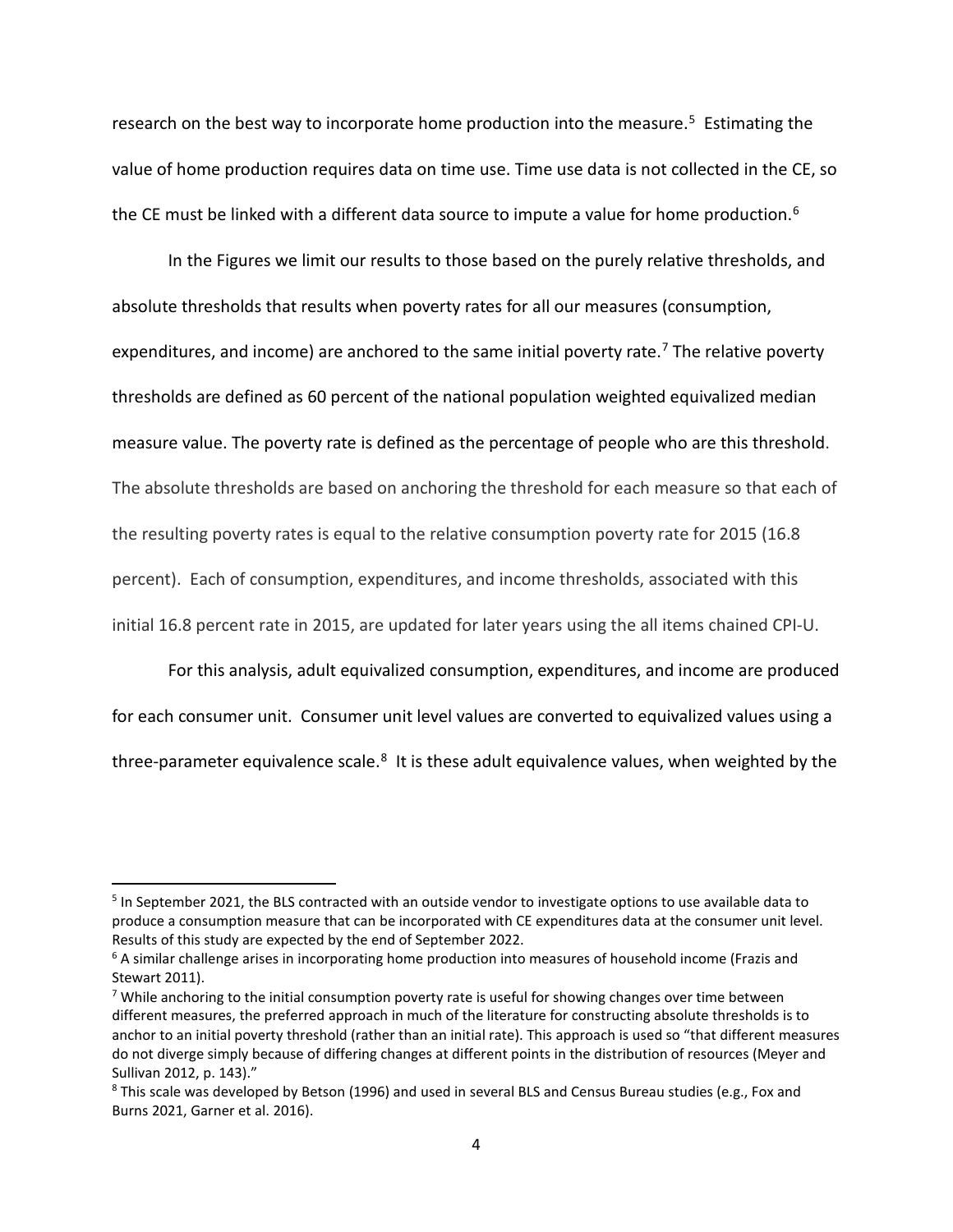population and ranked from lowest to highest allow us to derive each of the relative thresholds and the absolute thresholds anchored to the 2015 consumption poverty rate.

#### **II. Results**

In this section, we present the poverty results for the different measures discussed in the previous section. For exposition purposes, we have converted quarterly adult equivalized consumption, expenditures, and income for all consumer units to annualized values for consumer units with two adults and two children.

Figure 1 shows the median annualized real consumption, expenditures, and after-tax income with in-kind benefits at the equivalized consumer unit level for 2015 to 2020. Median expenditures are less than median after-tax income. Median expenditures and consumption have similar trends over this period and show less of an increase than median after-tax income. Annualized real median after-tax income increases by 13.0 percent from 2015 to 2020, while median consumption increased by 6.7 percent over the same period. The year 2020 is notable as it reflects the impacts of the COVID-19 pandemic and the associated recession. In 2020, median after-tax income increased while median expenditures and consumption fell. It is notable that after-tax income plus the value of in-kind benefits rose during the recession.<sup>[9](#page-6-0)</sup> The 2020 CE annual report notes that the decline in expenditures is due to the decline in certain type of expenditures during the pandemic such as transportation, food away from home, and

<span id="page-6-0"></span><sup>9</sup> Real post-tax median (non-equivalized) household income also increased in the CPS-ASEC in 2020 (Shrider, et al 2021).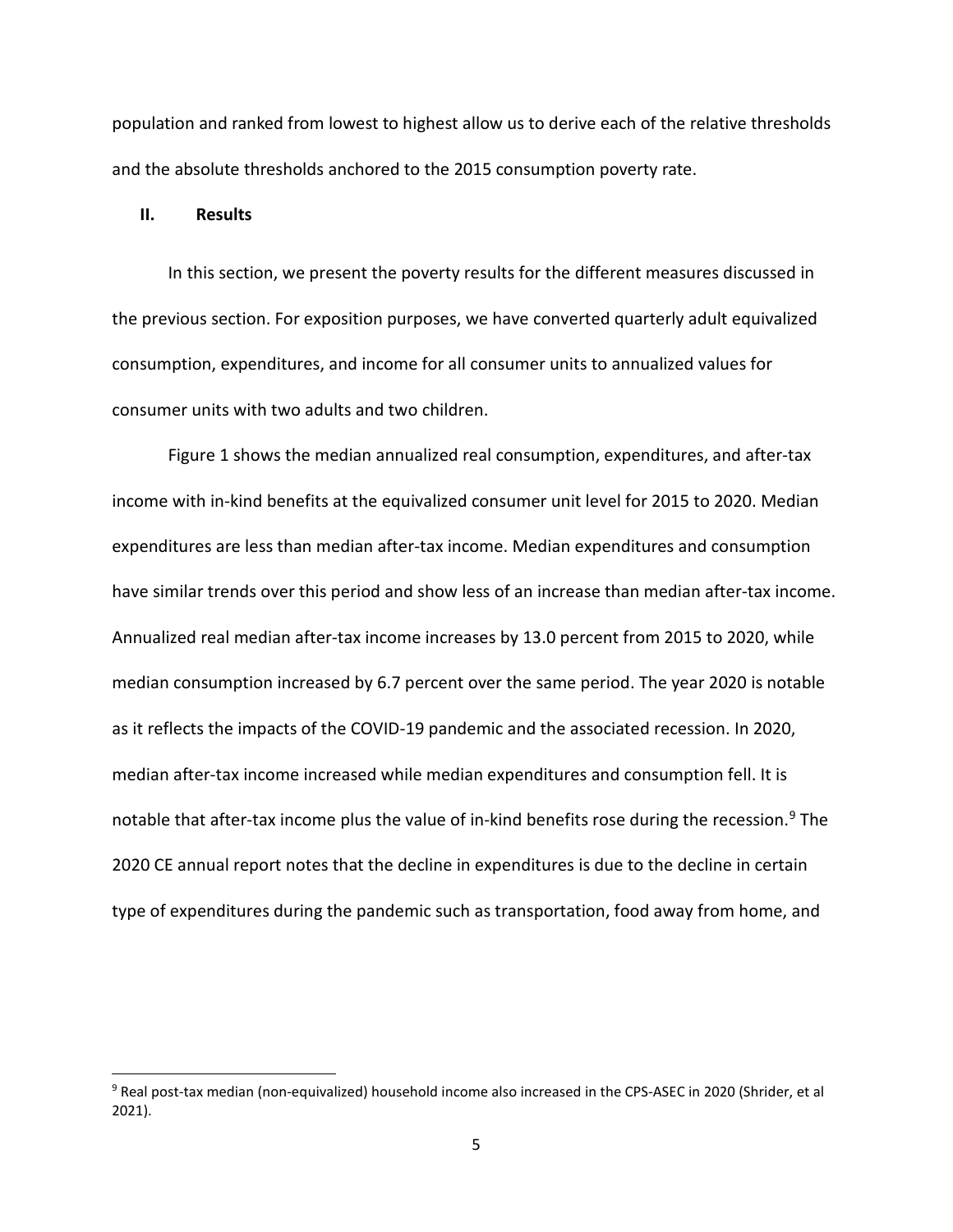apparel and services (BLS 2021). These declines were only partially offset by increases in other





Figure 1: Annualized Medians in Real 2015 Dollars for All Consumers Units Equivalized to 2 Adults+2 Children CUs Note: The Chained CPI-U is used to calculate real 2015 dollars.

Table 1 shows, for 2015, the demographic characteristics of the entire U.S. population compared to those in poverty, defined using after tax income with in-kind benefits and consumption. The demographic characteristics for the U.S. population are based on the full CE sample; the CE sample, when weighted, is designed to be nationally representative. All statistics are for people as opposed to consumer units. Both black non-Hispanics and Hispanics constitute a much larger percentage of those in poverty compared to their representation in the U.S. population.<sup>[11](#page-7-1)</sup> People living in consumer units in which the reference person has at most a high school education are more likely to be poor than as represented in the U.S. population. Those living in consumer units with children are more likely to be consumption

<span id="page-7-0"></span><sup>&</sup>lt;sup>10</sup> Incorporating home production, which we plan to do in future versions of the consumption measure, is likely to be important for understanding consumption dynamics during COVID-19 as households substituted to home production for food and childcare.

<span id="page-7-1"></span><sup>&</sup>lt;sup>11</sup> It should be noted, standard errors for the demographic characteristics have not yet been produced. Thus, no claims can be made about the statistical significance of the difference between the U.S. population and those in poverty, or between income and consumption poverty.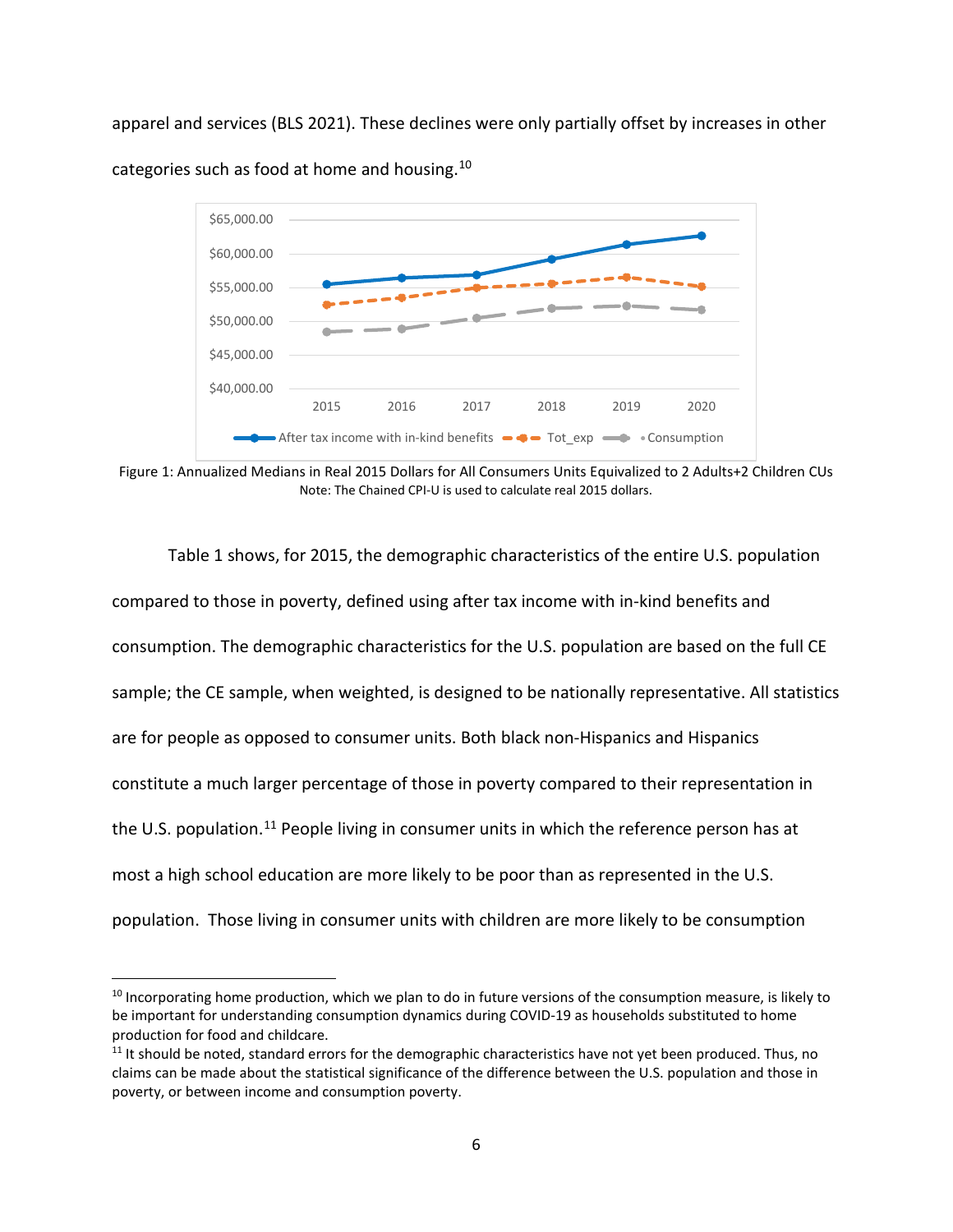poor compared to the U.S. population; and those living in consumer units with children are more likely to be consumption poor as opposed to income poor. The income poor are most likely to live in consumer units with no earners, while those who are consumption poor are most likely to live in consumer units with a combination of earners (reference person, spouse, others). People who live in single mother consumer units are more likely to be income poor as opposed to consumption poor.

**Table 1. Characteristics of All People Compared to Those Living in Consumer Units Who are Poor with Poverty Rate Anchored to 2015 Consumption Rate: 2015Q2-2016Q1**

| <b>Characteristic</b>                                    | U.S.<br>Population | <b>Below</b><br>Consumption<br><b>Threshold</b> | <b>Below After-Tax</b><br>Income with In-kind<br><b>Benefits Threshold</b> | <b>Below Both</b><br><b>Consumption and</b><br>Income<br><b>Thresholds</b> |
|----------------------------------------------------------|--------------------|-------------------------------------------------|----------------------------------------------------------------------------|----------------------------------------------------------------------------|
| Race/Ethnicity of Reference Person                       |                    |                                                 |                                                                            |                                                                            |
| White Non-Hispanic                                       | 64.7%              | 47.9%                                           | 49.6%                                                                      | 45.9%                                                                      |
| <b>Black Non-Hispanic</b>                                | 12.5%              | 20.9%                                           | 19.4%                                                                      | 21.7%                                                                      |
| Hispanic                                                 | 16.3%              | 25.5%                                           | 24.2%                                                                      | 26.8%                                                                      |
| Other                                                    | 6.5%               | 5.7%                                            | 6.9%                                                                       | 5.6%                                                                       |
| <b>Education of Reference Person</b>                     |                    |                                                 |                                                                            |                                                                            |
| Less than High School Graduate                           | 13.0%              | 31.6%                                           | 28.4%                                                                      | 37.2%                                                                      |
| <b>High School Graduate</b>                              | 23.4%              | 32.2%                                           | 29.3%                                                                      | 30.8%                                                                      |
| Some College                                             | 21.6%              | 21.7%                                           | 23.2%                                                                      | 20.9%                                                                      |
| Associate Degree or Higher                               | 42.0%              | 14.5%                                           | 19.1%                                                                      | 11.0%                                                                      |
| <b>Consumer Unit Composition based on Marital Status</b> |                    |                                                 |                                                                            |                                                                            |
| Single Mother Consumer Units                             | 5.8%               | 11.4%                                           | 13.4%                                                                      | 14.6%                                                                      |
| Married Couple Consumer Units with Others                | 44.0%              | 42.4%                                           | 30.0%                                                                      | 32.5%                                                                      |
| Single Person Consumer Units                             | 11.8%              | 11.6%                                           | 20.3%                                                                      | 16.5%                                                                      |
| Married Couple Consumers Units with No                   |                    |                                                 |                                                                            |                                                                            |
| Others                                                   | 17.8%              | 4.7%                                            | 8.8%                                                                       | 4.3%                                                                       |
| <b>Other Consumer Units</b>                              | 20.6%              | 30.0%                                           | 27.5%                                                                      | 32.1%                                                                      |
| Whether Consumer Unit Has Members in Age Group           |                    |                                                 |                                                                            |                                                                            |
| 0-17 Years                                               | 51.2%              | 64.6%                                           | 53.5%                                                                      | 62.3%                                                                      |
| 18-64 Years                                              | 89.3%              | 94.4%                                           | 90.2%                                                                      | 94.5%                                                                      |
| Greater than 64                                          | 21.7%              | 16.9%                                           | 21.0%                                                                      | 15.2%                                                                      |
| <b>Consumer Unit Earner Composition</b>                  |                    |                                                 |                                                                            |                                                                            |
| Reference Person Only                                    | 20.9%              | 24.4%                                           | 28.9%                                                                      | 28.3%                                                                      |
| Reference Person and Spouse Only                         | 26.2%              | 10.4%                                           | 5.7%                                                                       | 4.2%                                                                       |
| Spouse Only                                              | 7.1%               | 6.9%                                            | 8.1%                                                                       | 8.1%                                                                       |
| <b>Consumer Units with Other Earners</b>                 | 31.2%              | 37.8%                                           | 22.8%                                                                      | 26.1%                                                                      |
| No Earners                                               | 14.7%              | 20.6%                                           | 34.5%                                                                      | 33.3%                                                                      |

Notes: All results are person weighted (family size times CU weight). Full Sample N=25,797 unweighted consumer units.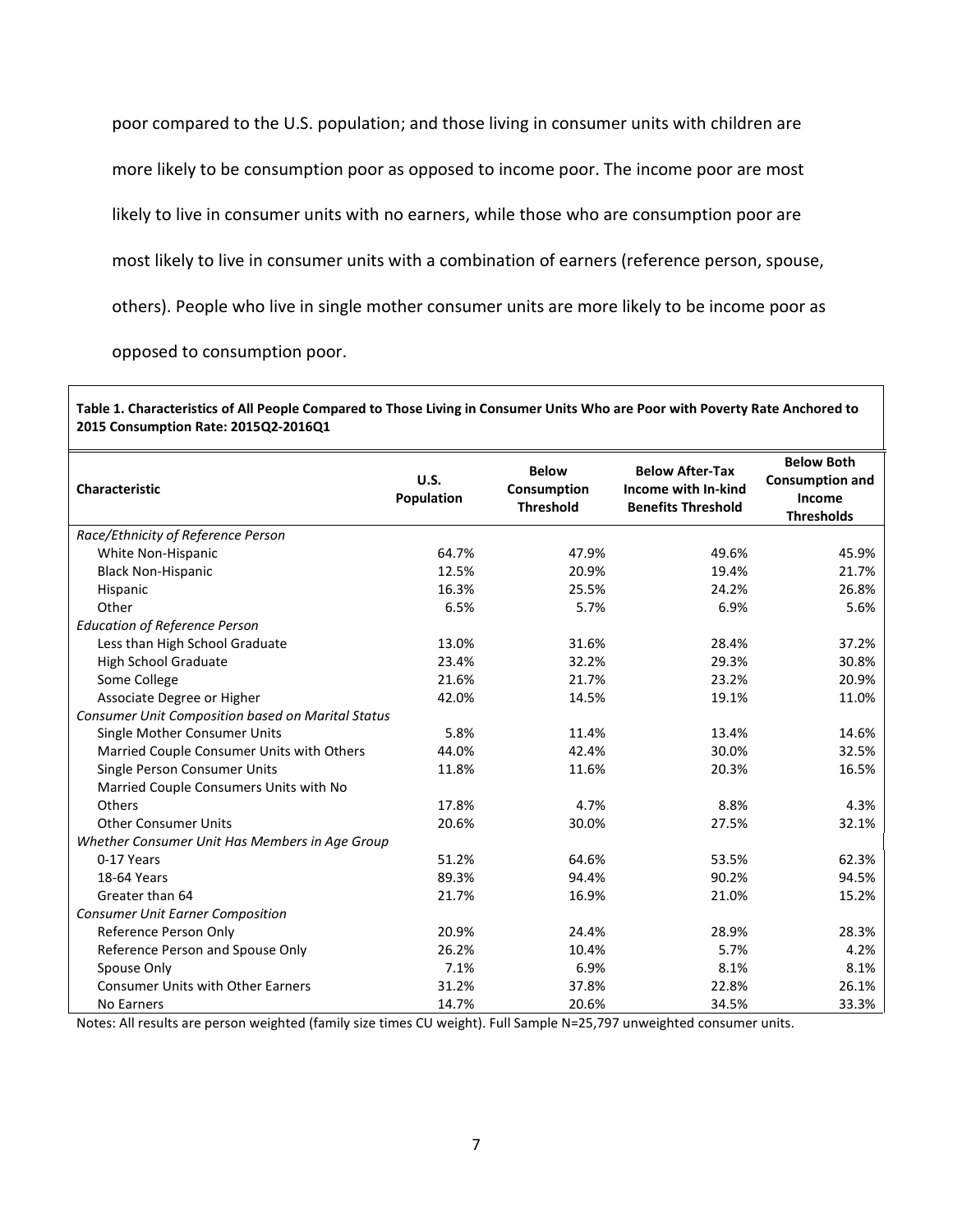Figure 2 shows the relative poverty rates based on consumption, expenditures, and after-tax income including in-kind benefits from 2015 to 2020. In 2015, the after-tax income poverty rate (22.5 percent) is substantially higher than the expenditure and the consumption poverty rates. From 2015 to 2020, the poverty rates for expenditures and consumption declined (2.3 and 2.6 percentage points, respectively) while the after-tax income poverty rate was unchanged.



Figure 2: Relative Poverty Rates by Measure: 2015-2020 Note: Relative poverty thresholds are calculated at 60% of the median value for each measure.

Figure 3 shows the poverty rates based on consumption, expenditures, and after-tax income with in-kind benefits from 2015 to 2020 based on the absolute thresholds that result from anchoring the expenditures and income poverty rates to the 2015 poverty rate for consumption (16.8 percent in 2015). All the poverty rates show a substantial decline over this period. The consumption poverty rate has the largest decline over this period, 5.3 percentage points, and reaches 11.5 percent in 2020. The after-tax income with in-kind benefits poverty rate declines by less over the period, falling to 13.6 percent in 2020 for a drop of 3.2 percentage points.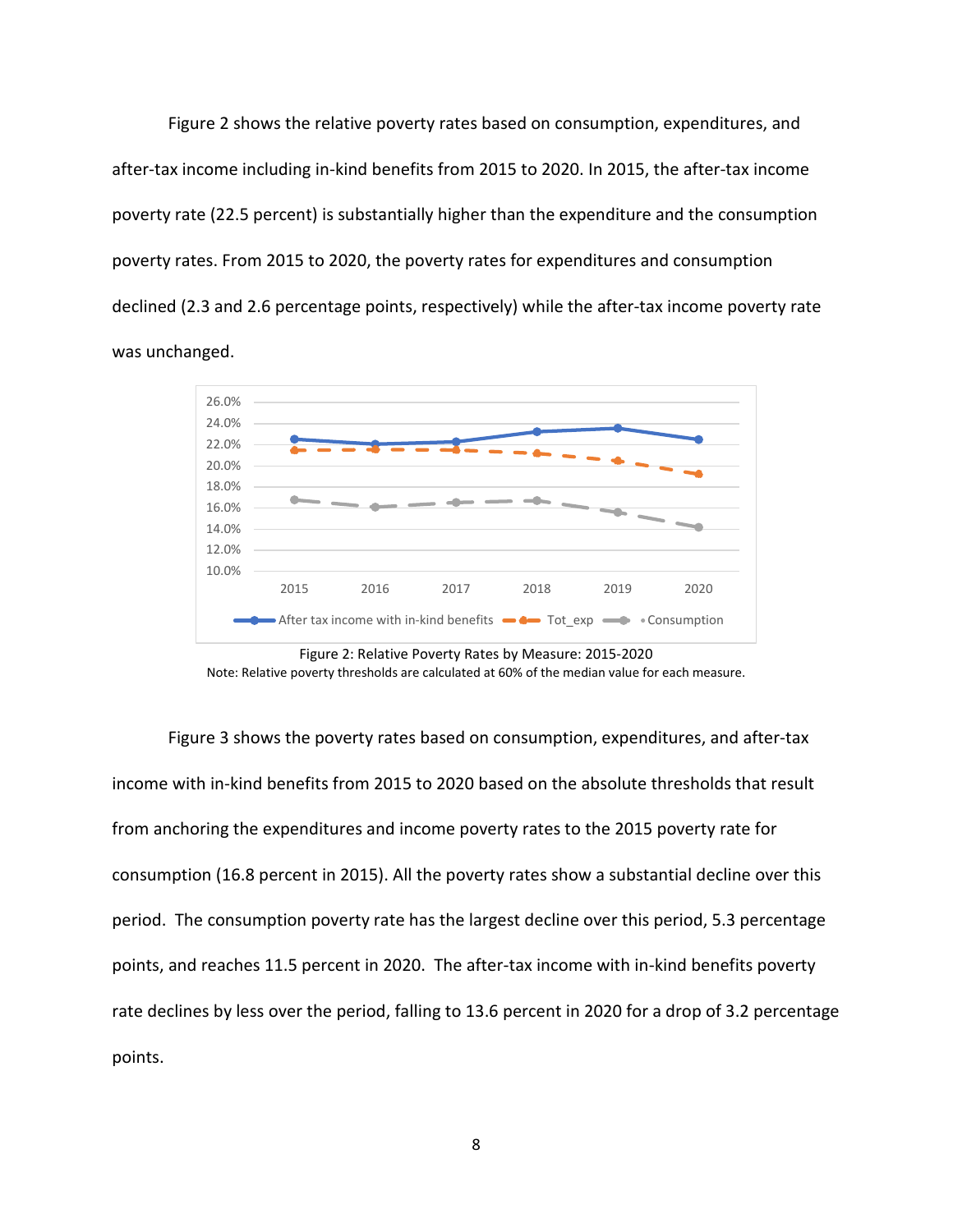

Figure 3: Absolute Poverty Rates by Measure: 2015-2020 Note: All thresholds are anchored to 2015 relative consumption poverty rate.

#### **III. Summary and Conclusions**

In this paper, we present results from a preliminary measure of total consumption. Although broader and more in line with the theoretical measurement objectives than consumption measures based only on less comprehensive measures, there are other areas that still need to be added but require additional research before they can be incorporated into the measure. One area that will be included in future versions is the value of home production. Another area of consideration is the treatment of medical care and health insurance (often referred to together as healthcare). Whether healthcare should be included in a measure of consumption is controversial, and in the future, we plan to have versions with and without healthcare.<sup>[12](#page-10-0)</sup> Finally, there are some categories of expenditure that are not covered by the CE Interview Survey. So, in future versions, we plan to integrate data from the CE Diary to capture expenditures missing from the Interview.

<span id="page-10-0"></span> $12$  The ITWG recommended creating versions with and without healthcare, where the version with healthcare could reflect something less than the full value for some households.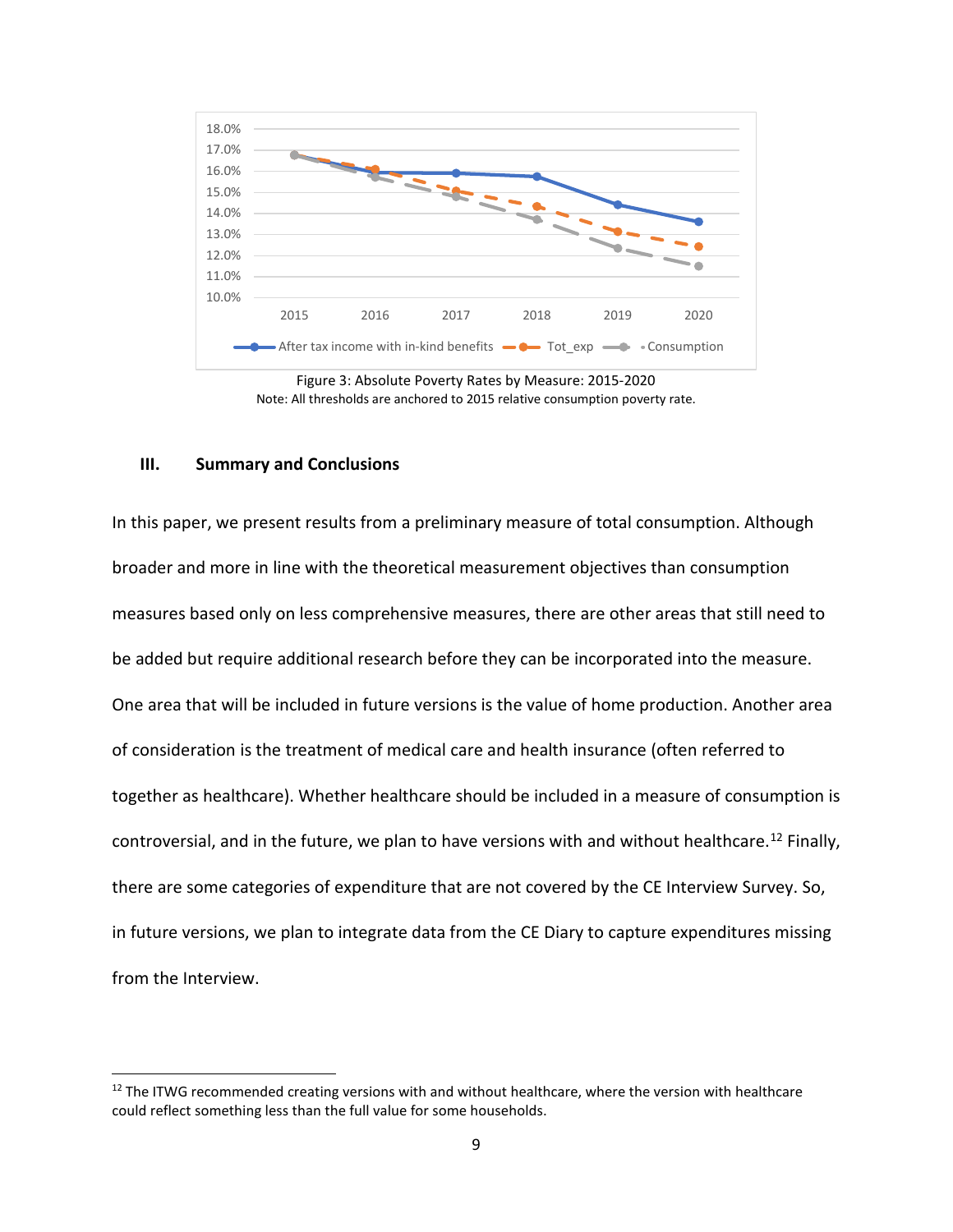### **References**

- Betson, David. 1996. "Is Everything Relative? The Role of Equivalence Scales in Poverty Measurement," U.S. Census Bureau Poverty Measurement Working Paper.
- Bureau of Labor Statistics (BLS). 2021. "Consumer Expenditures in 2020". BLS Report 1096. [https://www.bls.gov/opub/reports/consumer-expenditures/2020/pdf/home.pdf.](https://www.bls.gov/opub/reports/consumer-expenditures/2020/pdf/home.pdf) Accessed on 2022-01-11.
- --- 2014-2020. Consumer Expenditure Survey Interview Component Microdata.
- Fisher, Jonathan, David S. Johnson, and Timothy M. Smeeding. 2015. "Inequality of income and consumption in the U.S.: Measuring the trends in inequality from 1984 to 2011 for the same individuals." *Review of Income and Wealth*, 61(4), 630-650.
- Fox, Liana E., and Kalee Burns. 2021. "The Supplemental Poverty Measure: 2020." U.S. Census Bureau, Current Population Reports, P60-275.
- Frazis, Harley, and Jay Stewart. 2011. "How does household production affect measured income inequality?" *Journal of Population Economics*. 24. 3-22.
- Garner, Thesia I., Marisa Gudrais, and Kathleen Short. 2016. "Supplemental Poverty Measure Thresholds and Noncash Benefits," presented at The Supplemental Poverty Measure Workshop, Brooking Institution, Washington, DC. [https://www.bls.gov/pir/spm/smp](https://www.bls.gov/pir/spm/smp-thresholds-and-noncash-benefits-brookings-paper-4-16.pdf)[thresholds-and-noncash-benefits-brookings-paper-4-16.pdf.](https://www.bls.gov/pir/spm/smp-thresholds-and-noncash-benefits-brookings-paper-4-16.pdf) Accessed 2022-01-11.
- Interagency Technical Working Group (ITWG). 2021. "Final Report of the of the Interagency Technical Working Group on Evaluating Alternative Measures of Poverty." [https://www.bls.gov/evaluation/final-report-of-the-interagency-technical-working](https://www.bls.gov/evaluation/final-report-of-the-interagency-technical-working-group-on-evaluating-alternative-measures-of-poverty.pdf)[group-on-evaluating-alternative-measures-of-poverty.pdf.](https://www.bls.gov/evaluation/final-report-of-the-interagency-technical-working-group-on-evaluating-alternative-measures-of-poverty.pdf) Accessed on 2022-01-11.
- Jappelli, Tullio, and Luigi Pistaferri. 2017. *Economics of Consumption: Theory and Evidence*. Oxford University Press. New York, NY.
- Meyer, Bruce D., and James X. Sullivan. 2012. "Winning the War: Poverty from the Great Society to the Great Recession." *Brookings Papers on Economic Activity*, Fall, 133-183.
- Shrider, Emily A., Melissa Kollar, Frances Chen, and Jessica Semega. 2021. "Income and Poverty in the United States: 2020." U.S. Census Bureau, Current Population Reports, P60-273.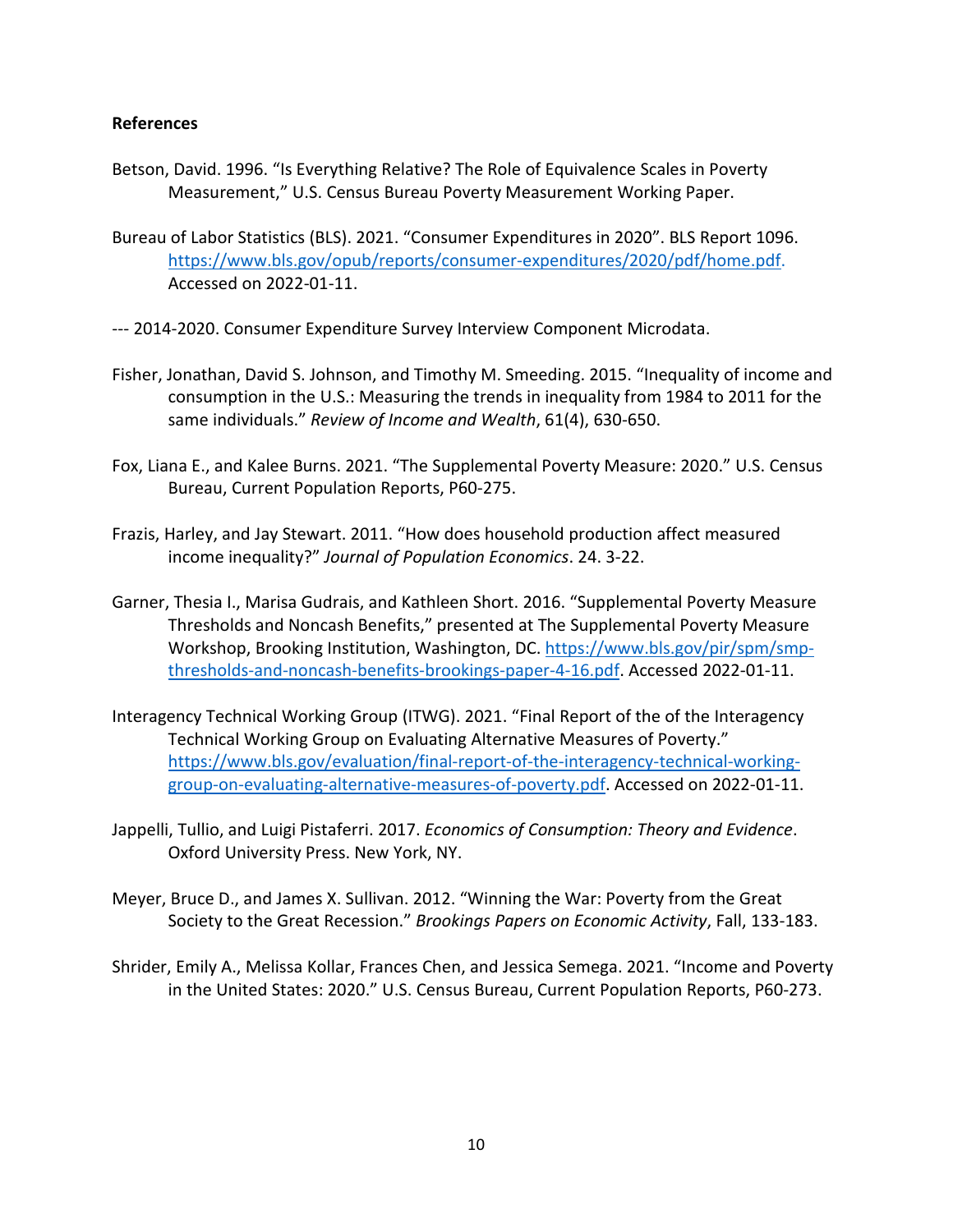## **Appendix A. ITWG Recommendations**

The ITWG, in their final report, made specific recommendations regarding the development of a measure of consumption to be used for poverty statistics.**[13](#page-12-0)** While the working group referred to consumption as a resource measure, it is our position that consumption is an outcome, or well-being, measure as opposed to a resource measure. That aside, in this section we summarize the primary recommendations regarding the development of a consumption measure, equivalence scales in developing a poverty threshold, and the role of the BLS in particular.

The recommendations can be divided into those that are broader in scope and those that focus on the specifics of consumption poverty measurement. Broader recommendations include that the BLS be the federal government agency to develop a measure of consumption, which will be used to produce poverty statistics, and that the BLS engage with stakeholders and experts throughout the development of the measure. Specific recommendations regarding the construction of the measure include the following: (1) two new sets of research measures of consumption-based resources be produced, one that includes a value of health insurance and one that does not; (2) education not be considered part of consumption because education is generally considered an investment in human capital; (3) service flows from owner-occupied shelter and the value of the service flows from owned vehicles be included in consumption; (4) administrative data be used to supplement or replace survey collected data, but when such data are not available, regression-based modeling should be used to improve the quality of estimates of expenditures and in-kind program participation; (5) in the development of a poverty threshold, an equivalence scale be applied that accounts for the potentially differing needs of adults and children and economies of scale; and (6) that the CE Interview be used as the source of data for this work. See below for a list of the recommendations related to consumption and the BLS.

In our study, we implement several of these recommendations. First, with the presentation of results from this study, we begin our engagement with stakeholders and experts on poverty measurement. Second, we use the CE Interview as the primary data set to produce our consumption measure and poverty statistics. Third, we include in consumption the flow of services from owner-occupied housing and the flow of services from vehicles. Fourth, we exclude health and education as components of consumption, which partially implements the recommendation of producing versions with and without values for health insurance. Fifth, we use regression-based modeling in combination with administrative in-kind benefits data. And finally, we applied an equivalence scale that accounts for the differing needs of adults and children and economies of scale in consumption.

<span id="page-12-0"></span><sup>&</sup>lt;sup>13</sup> For the full report, published on January 14, 2021, see ITWG (2021).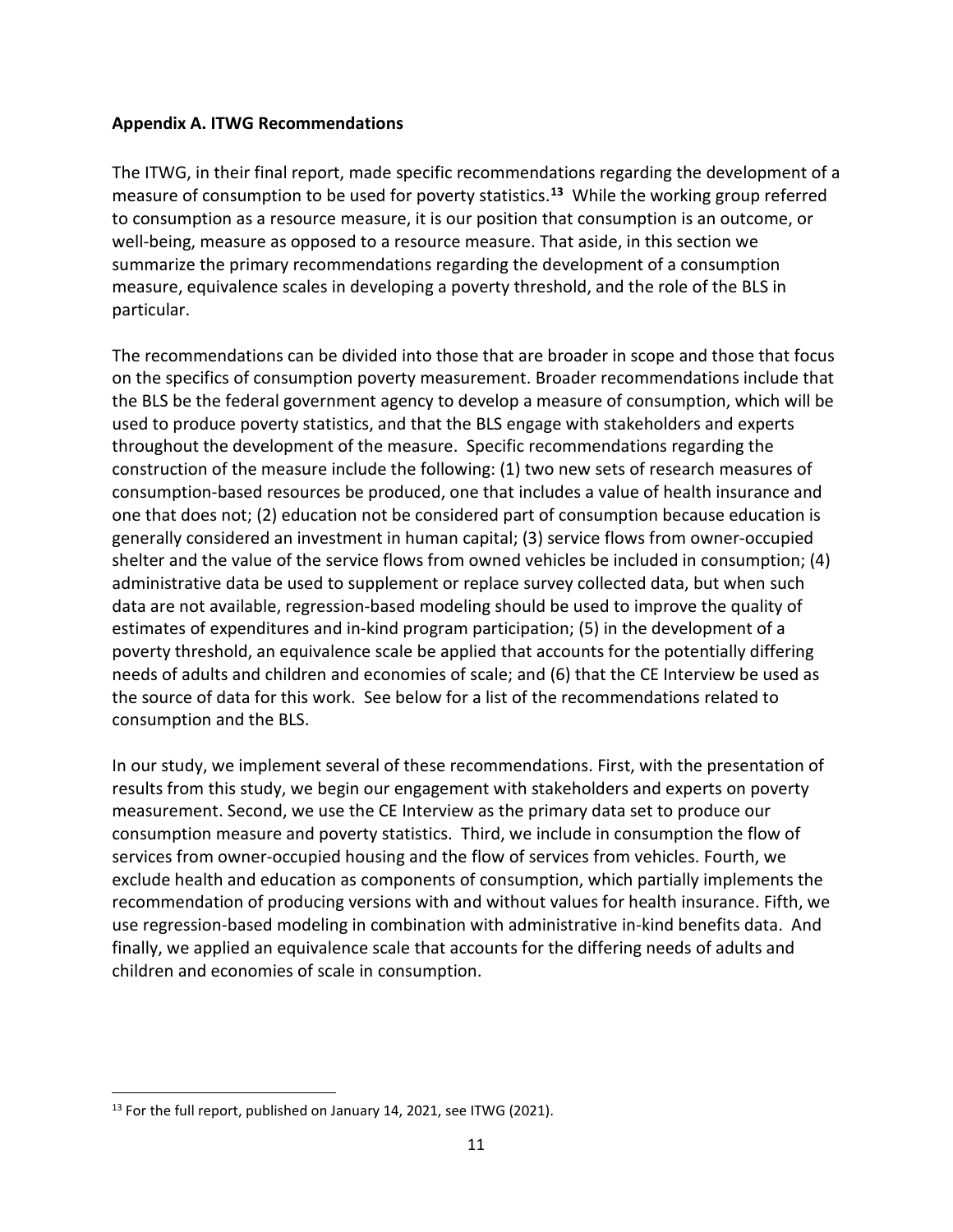# **Recommendations of the Interagency Technical Working Group (ITWG) on Evaluating Alternative Measures of Poverty[14](#page-13-0) Focused on Consumption or the Bureau of Labor Statistics**  (identified by recommendation number in the report)

1. The Working Group recommends that the Census Bureau and the Bureau of Labor Statistics engage with stakeholders and other experts throughout the development of the recommended measures, including soliciting additional public comment as needed. In particular, the Working Group recommends expert input through a National Academy of Sciences panel.

5. The Working Group recommends that the Bureau of Labor Statistics develop and publish two new sets of research measures of consumption-based resources, one that includes a value of health insurance and one that does not.

6. The Working Group recommends that the Census Bureau and the Bureau of Labor Statistics use, where available and when appropriate, administrative data to supplement or replace the use of survey data for developing the recommended measures.

14. The value of health insurance should not depend on the disability or health status of individuals.

17. The Working Group recommends that expenditures on education be excluded from the recommended extended income-based and consumption-based resource measures because education is generally considered an investment in human capital.

19. The Working Group recommends continued research and additional stakeholder and expert engagement on whether and how to treat education within resource measures.

22. The Working Group recommends, taking into consideration the advantages and disadvantages for each of the above approaches for correcting for missing or misreported data, the application of all three approaches, where appropriate, in the following order: Methods that combine administrative data with survey data are the preferred approach for adjusting survey data to correct for misreporting and missing data. These methods may involve direct replacement of survey responses with administrative reports when research supports the quality of the administrative records relative to survey reports. The administrative data need to be available for use in production and the administrative data must also be available in a timely fashion. When survey reports conflict with administrative records for particular individuals, research should examine criteria to determine which source to use for the poverty estimates. Consistent with Foundations for the Evidence-based Policymaking Act of 2018, efforts to

<span id="page-13-0"></span><sup>14</sup> From *Final Report of the Interagency Technical Working Group on Evaluating Alternative Measures of Poverty*, January 14, 2021. Available at https://www.bls.gov/evaluation/final-report-of-the-interagency-technical-workinggroup-on-evaluating-alternative-measures-of-poverty.pdf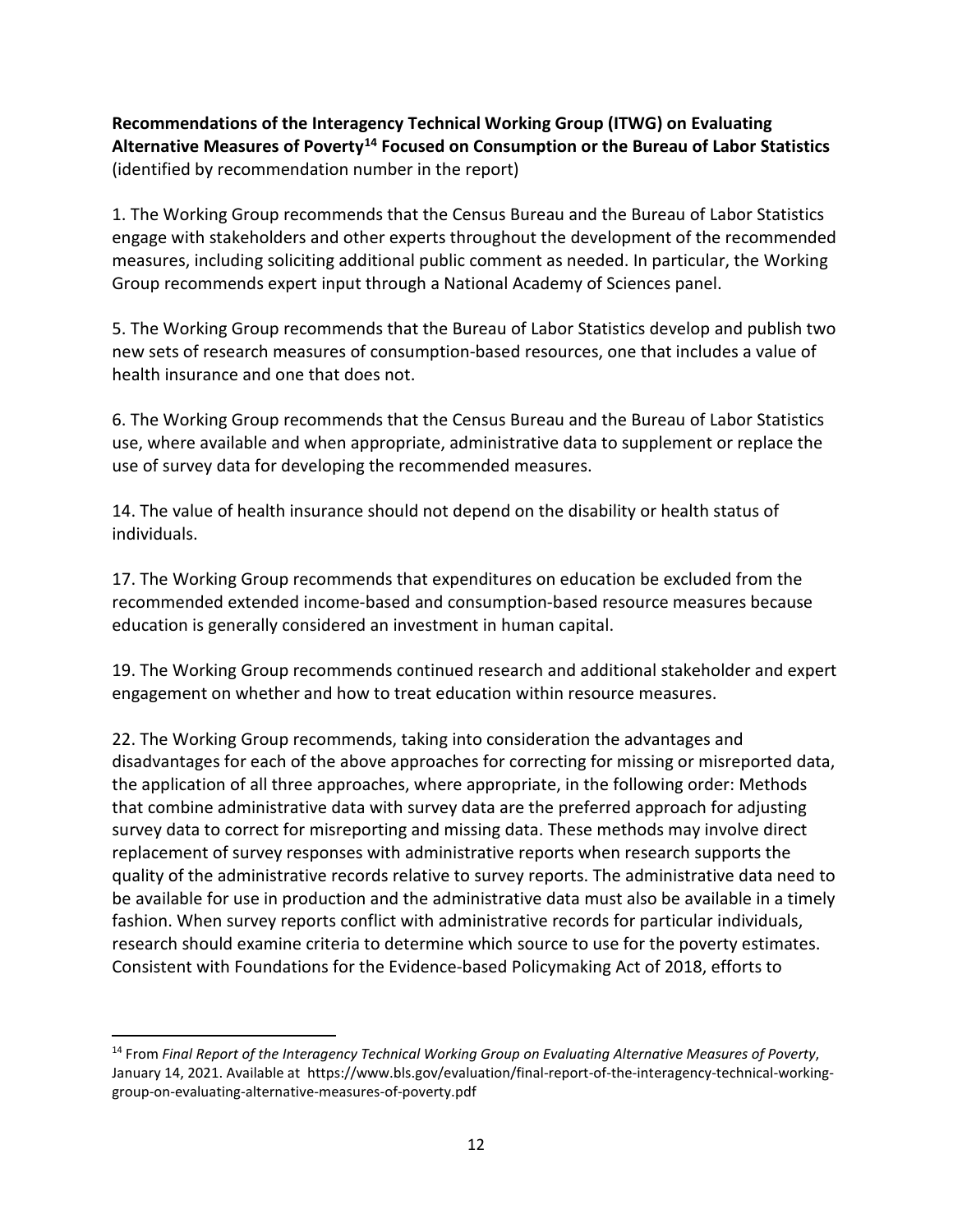encourage and facilitate data sharing across government agencies should be strengthened. Research to assess ways in which survey data might be made more comparable to administrative data (e.g., changing the reference period for income from the previous 12 months to the previous calendar year) should be encouraged. Regression-based modeling (with or without individual-level or aggregate administrative

data) can also improve the quality of estimates of income, expenditures, and program participation. These regression-based techniques can be used, for example, when sharing agreements do not allow for direct substitution, there are significant lags in the availability of administrative data, or administrative data are not available for all geographies or years. Regression-based modeling such as Sequential Regression Multiple Imputation (SRMI) should replace hot deck imputations where feasible and continued research should be conducted to improve these methods as new tools and techniques become available. Some rules-based adjustment may be necessary for some programs and income sources. For example, if program rules assign automatic eligibility for Medicaid to all TANF and SSI

recipients, it could be logical to assign program receipt to all survey respondents who are known to participate in either of these two programs. In a similar vein, if there are school districts in which all students are deemed eligible for free school lunch, they should be assigned participation in free school lunch if they report that their children regularly eat school meals.

24. The Working Group recommends that the Census Bureau and the Bureau of Labor Statistics continue to research, and possibly implement, ways to reduce survey burden and improve the quality of resulting data through increased access and use of administrative data in surveys, including the … CE.

25. The Working Group recommends funding support of the work to develop the new recommended measures, including funding to support BLS to research the nature and construction of a potential consumption-based poverty measure and improve the CE program in support of improved poverty measurement. A proposal requesting \$7.1 million was included in the fiscal year 2021 President's Budget.

26. The Working Group recommends that the Bureau of Labor Statistics use the CE Interview Survey data to research and develop a consumption-based resource measure.

27. The Working Group recommends that the value of service flows from owner-occupied shelter and the value of the service flows from owned vehicles be included in the consumption resource measures.

28. The Working Group recommends that the CE Interview serve as the primary data source for the production of the consumption resource measures, with estimates produced at the state level.

29. The Working Group recommends that the current CE Interview Survey serve as the interim data source for the production of the consumption resource measures, with estimates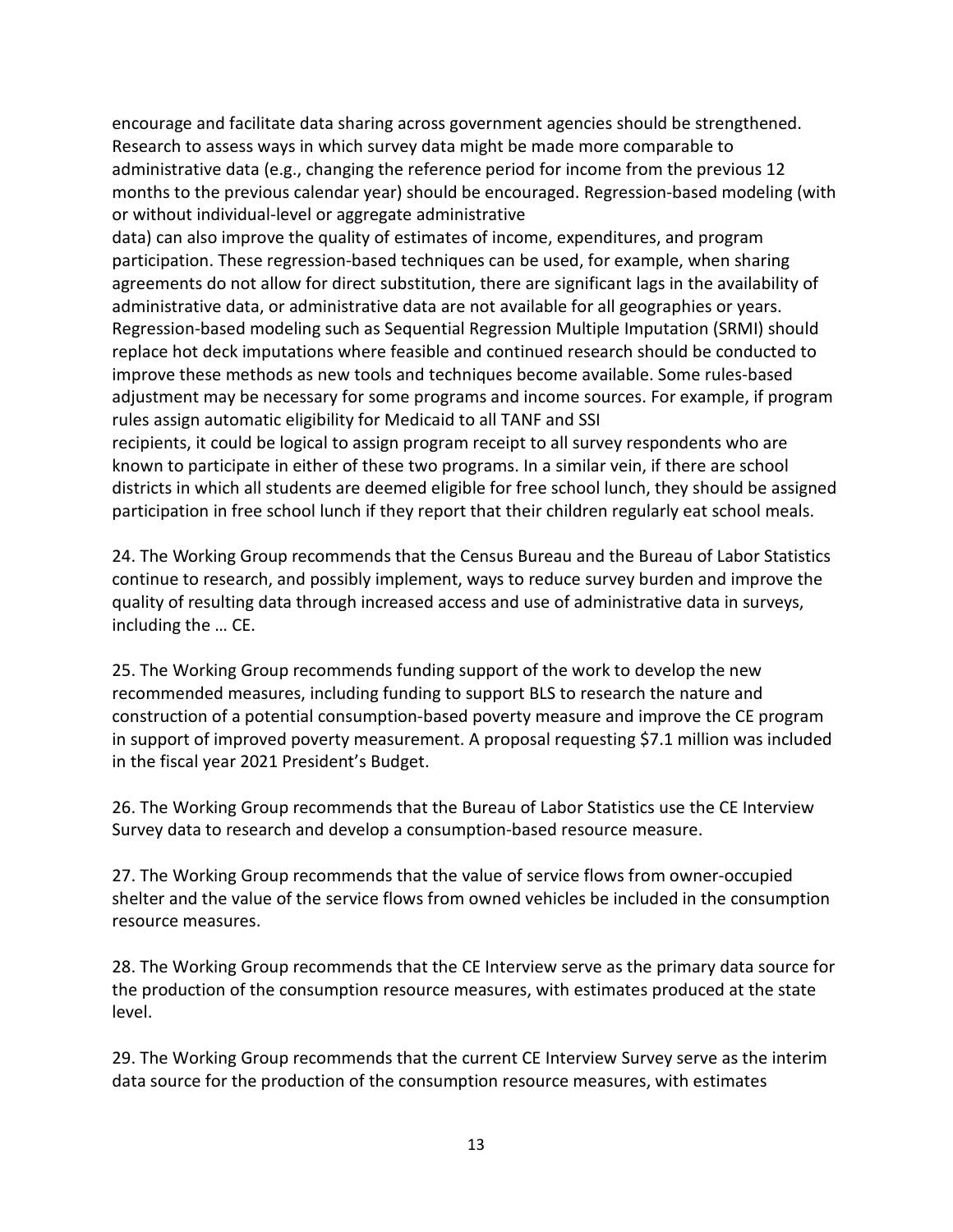produced at the Census Division level.

32. The Working Group recommends that by the time the proposed resource measures are ready to be published, BLS and the Census Bureau should work to identify an interim solution for each set of the measures for applying thresholds to produce a full poverty measure. BLS and the Census Bureau should consider input from experts (per the previous recommendation) as available to inform the applied methodology. The interim methodology applied need not be the final methodology chosen for application to the resource measures. The intention of this recommendation is to ensure the ability

to publish poverty measures using the proposed resource measure recommendations.

33. The Working Group recommends that the BLS conduct a study of price indexes appropriate for use in updating thresholds that would be used in combination with consumption and income as defined in this report.

34. The Working Group recommends that an expert panel conduct a study of and make a recommendation regarding the application of equivalence scales that would be most appropriate for the income and consumption resource measures recommended in this report. In the interim, the Working Group recommends that for any resource measures produced an equivalence scale be applied that accounts for the potentially differing needs of adults and children and economies of scale.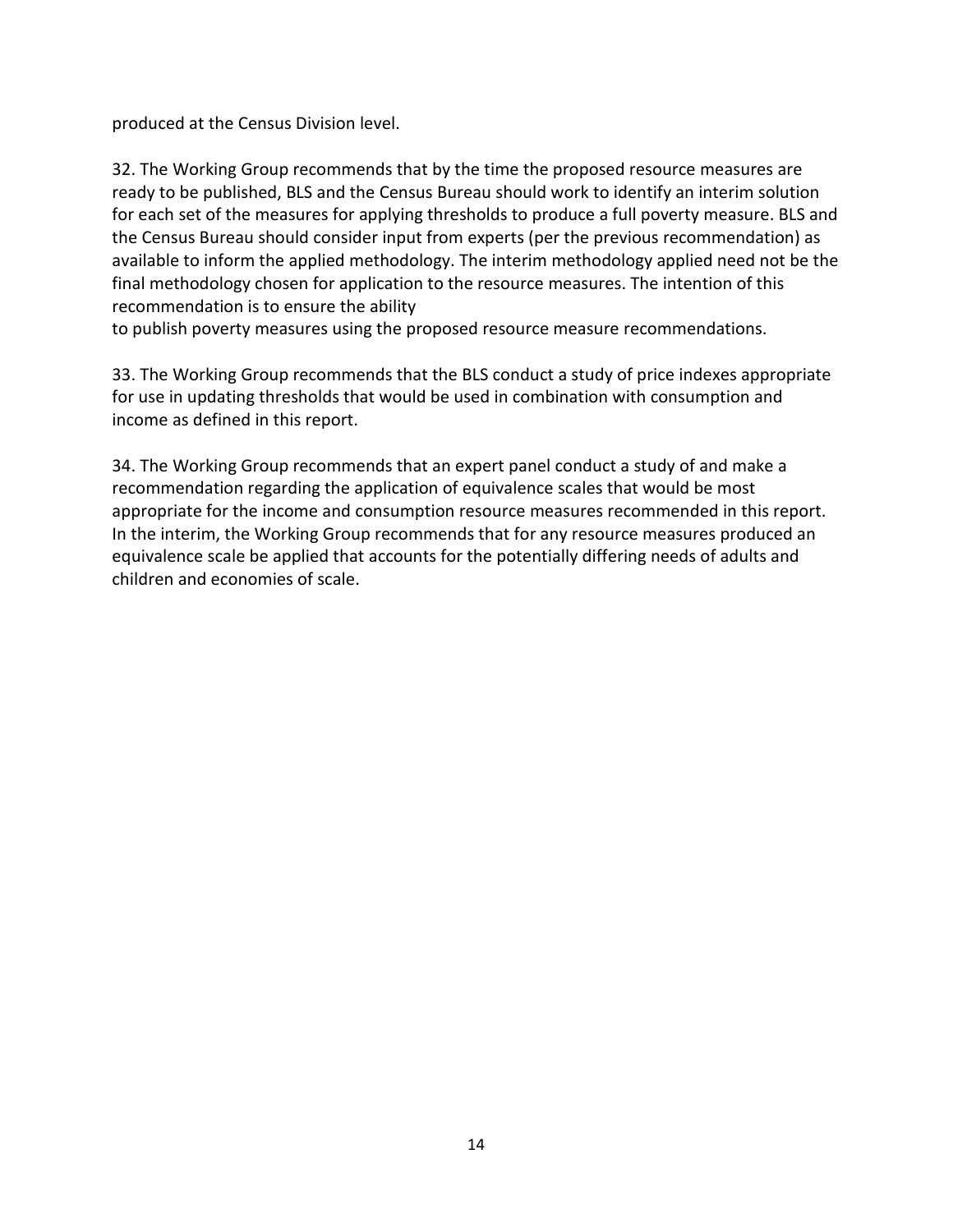#### **Appendix B. Data and Methods**

#### **CE Interview Survey**

The U. S. Consumer Expenditure Survey (CE) Interview component is the base data set upon which the consumption measure and poverty statistics are derived. The CE is a household survey sponsored by the BLS and is designed to measure expenditures at the consumer unit level.<sup>[15](#page-16-0)</sup> The survey has two components, an Interview and a Diary; each instrument has its own sample, and thus, Diary and Interview responses cannot be combined at the consumer unit level. The Interview is designed to be administered, by personal interview, four times to each consumer unit (CU) at three-month intervals. The reference period for expenditures for almost all goods and services is the three months prior to the interview. The Diary component is a record keeping instrument designed to collect expenditures on frequently purchased categories of goods and services during two consecutive weeks. For each instrument, demographic information and income are collected; the reference period for income is the previous 12 months.[16](#page-16-1) Consumer units can enter the Interview and Diary samples anytime during a calendar year; thus, reported expenditures and income can reflect those in overlapping calendar years. The BLS estimates that less than one quarter of all CUs participating in the Interview provide data for a calendar year (Erhard 2021). For this study, we use data from the Interview only; approximately 97 percent of total expenditures, when defined as those reflected in the integration of Diary and Interview data, are collected in the Interview.<sup>17</sup> Items such as postage and nonprescription drugs are not collected in the Interview Survey. Also not collected are detailed food and beverage expenses, but these are collected with global questions in the Interview.[18](#page-16-3)

One challenge with using the CE Interview data is that it is difficult to generate representative annual expenditures at the consumer unit level since not all consumer units participate in all four interviews, and when they do, the expenditures do not necessarily reflect those made in a calendar year. Thus, for this study, we use quarterly data from 2015Q2 through 2021Q1 to produce the spending and consumption measures and resulting poverty statistics. We refer to each year in our series by year, for example 2015 with quarterly data collected in 2015Q2-

<span id="page-16-0"></span><sup>&</sup>lt;sup>15</sup> A consumer unit comprises either: (1) all members of a particular household who are related by blood, marriage, adoption, or other legal arrangements; (2) a person living alone or sharing a household with others or living as a roomer in a private home or lodging house or in permanent living quarters in a hotel or motel, but who is financially independent; or (3) two or more persons living together who use their income to make joint expenditure decisions. Financial independence is determined by the three major expense categories: housing, food, and other living expenses. To be considered financially independent, at least two of the three major expense categories are to be provided entirely, or in part, by the respondent. [\(https://stats.bls.gov/cex/csxgloss.htm](https://stats.bls.gov/cex/csxgloss.htm) ) <sup>16</sup> For additional information in the CE, see[: https://stats.bls.gov/cex/home.htm](https://stats.bls.gov/cex/home.htm).

<span id="page-16-2"></span><span id="page-16-1"></span> $17$  This percentage is calculated using 2020 internal Interview only data (Interview only tabular data released by request) and Integrated Diary and Interview published data (fro[m https://stats.bls.gov/cex/tables/calendar](https://stats.bls.gov/cex/tables/calendar-year/mean/cu-all-multi-year-2013-2020.pdf)[year/mean/cu-all-multi-year-2013-2020.pdf](https://stats.bls.gov/cex/tables/calendar-year/mean/cu-all-multi-year-2013-2020.pdf) ) . Mean Interview only total expenditures equal to \$59,384 and mean Integrated total expenditures equal to \$61,334.

<span id="page-16-3"></span><sup>18</sup> See BLS Handbook of Methods (2021). <https://stats.bls.gov/opub/hom/cex/pdf/cex.pdf>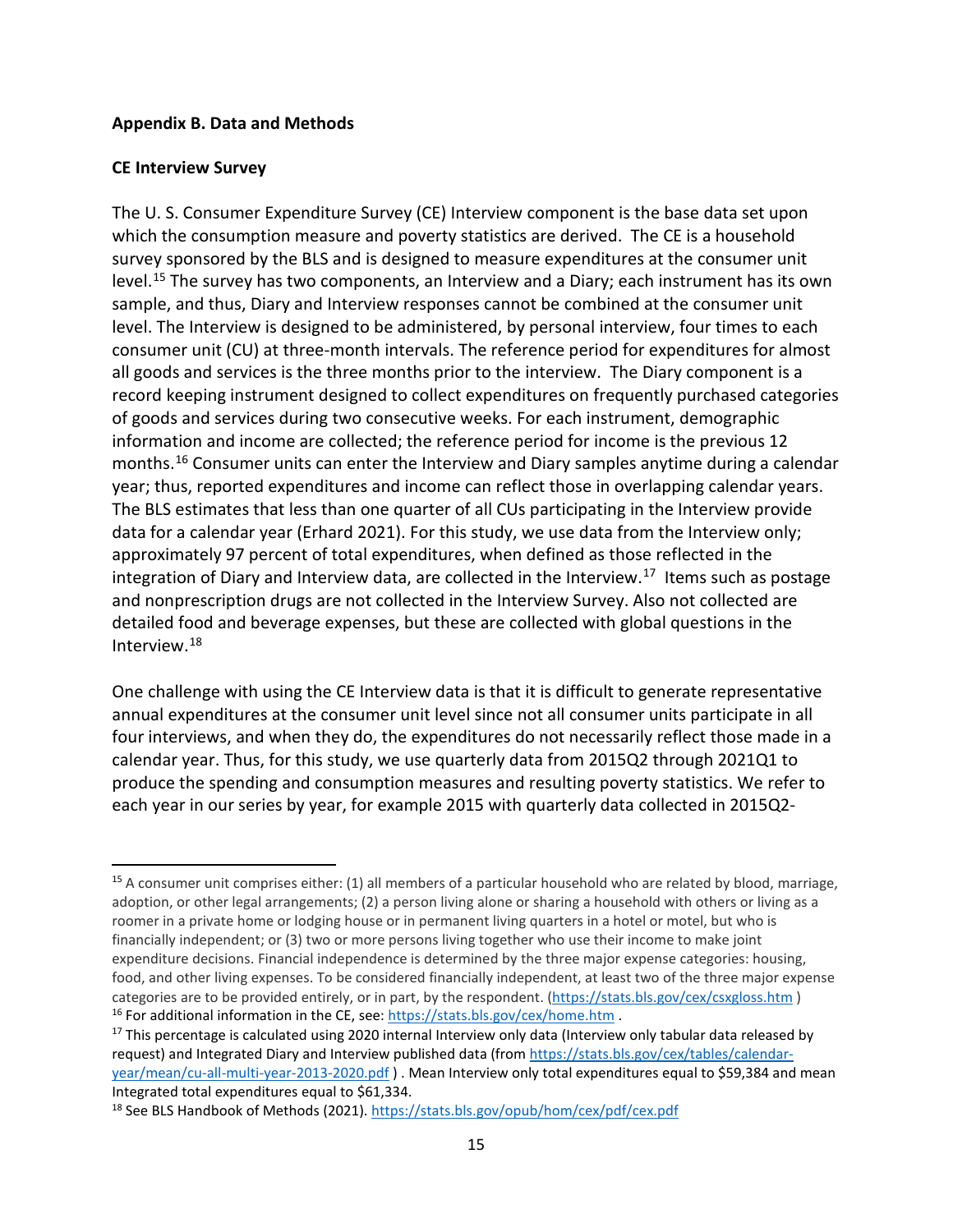2016Q1. With this approach we assume that each quarter represents an independent sample that is representative of the U.S. population.<sup>19</sup>

Different measures of expenditures and consumption are produced. We start with the CE publication definition of total expenditures,<sup>[20](#page-17-1)</sup> but subtract miscellaneous expenditures since they are not collected each quarter. Our most comprehensive measure of consumption includes the flow of services from owner occupied housing and the stock of vehicles owned, and public in-kind benefits. Excluded are expenditures for the following: those associated with owning a primary residence or vacation home; the purchase and financing of vehicles; cash contributions; life, endowment, annuities, and other personal insurance; retirement, pensions, and Social Security; healthcare; and education.

For comparison, we also produce an income measure using after tax income in the CE with the value of public in-kind benefits added. CE income also includes the cash value of Supplemental Nutrition Assistance Program (SNAP) benefits and the value of compensation in the form of meals and housing. After tax income is calculated using imputed federal and state income taxes based on TAXSIM.

## **Public In-kind Benefits**

Public in-kind benefits include those for rental assistance, Low Income Home Energy Assistance Program (LIHEAP), the National School Lunch Program (NSLP), and the Supplementary Nutrition Program for Women, Infants, and Children (WIC). SNAP benefits are not imputed to the consumption measure as they are assumed to be accounted for implicitly in reports of food expenditures; it is expected that consumer units use SNAP benefits before other sources of income or credit to pay for food. Public in-kind transfers of rental assistance are derived from regression models using CE Interview collected rental unit characteristics and rent paid. Included in consumption is the difference in imputed and reported rents for renters receiving

<span id="page-17-0"></span> $19$  This is in contrast to the approach taken by others who produce annual consumption measures (e.g., to study inequality or poverty) by restricting the data to consumer units with four complete interviews with population weights adjusted to reflect specific consumer unit characteristics (e.g., Fisher et al. 2015), multiplying each quarterly interview consumption values by four to approximate annual values (e.g., Meyer and Sullivan 2012), or adjusting the weights to reflect the number of quarterly interviews in which consumer units participated (e.g., Brouillette et al., 2021).

<span id="page-17-1"></span><sup>&</sup>lt;sup>20</sup> Total expenditures consist of the transaction costs, including excise and sales taxes, of goods and services acquired during the interview or recordkeeping period. Expenditure estimates include expenditures for gifts but exclude purchases or portions of purchases directly assignable to business purposes. Periodic credit or installment payments on goods or services already acquired are also excluded. The full cost of each purchase is recorded, even though full payment may not have been made at the date of purchase. The order of the expenditures listed here follows the order of presentation in published CE tables. The major categories of expenditures include the following: food, housing, apparel and services, transportation, healthcare, entertainment, and other expenditures. *Other expenditures include the following: personal care products and service; reading; education; tobacco products and smoking supplies; miscellaneous; cash contributions; life, endowment, annuities, and other personal insurance; retirement, pensions, and Social Security.*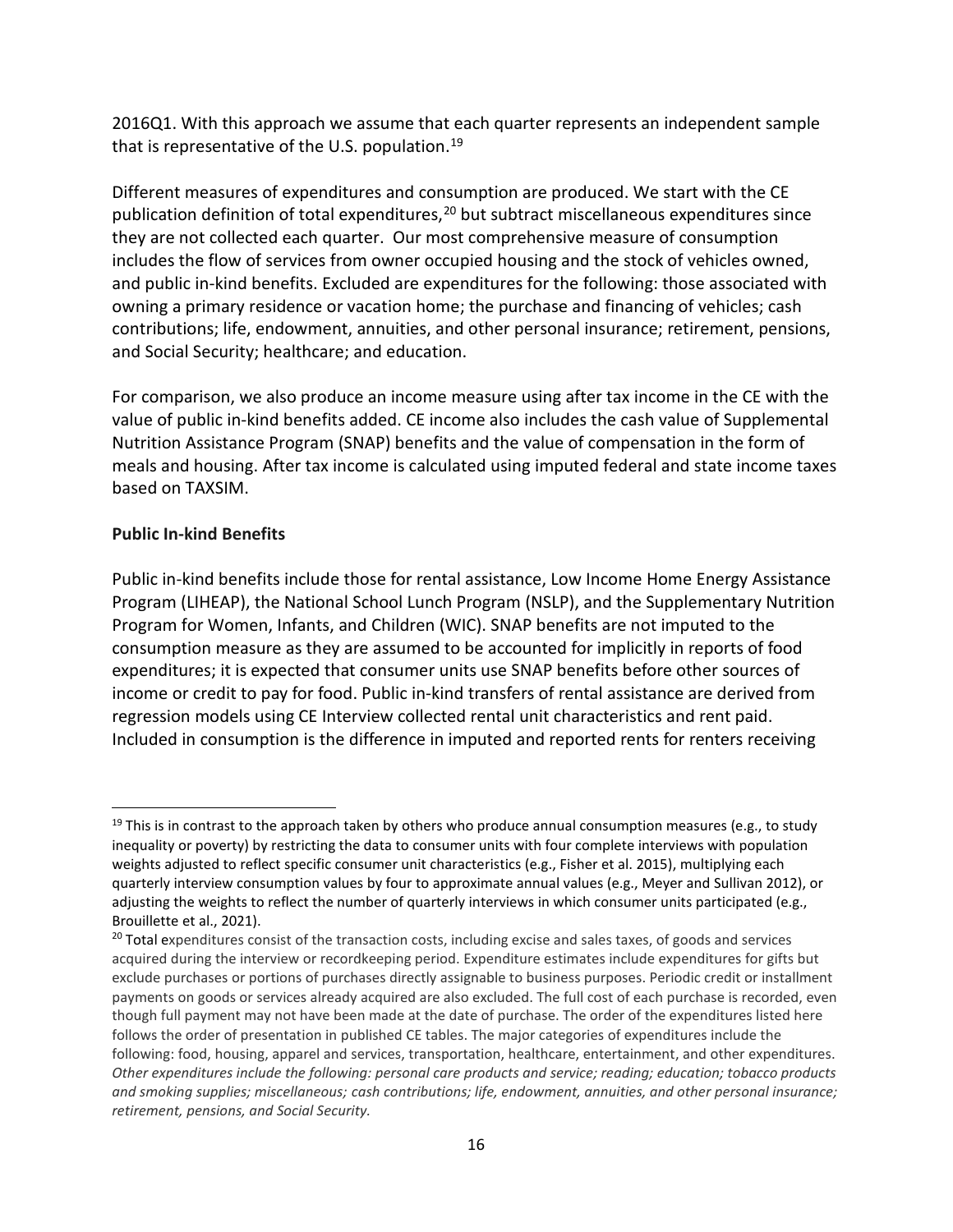government assistance with rents, those living in public housing, and those living in rentcontrolled units.

No information is collected in the Interview regarding LIHEAP, NSLP, or WIC. Data from the Current Population Annual Social and Economic Supplement (CPS-ASEC) were combined with CE data to impute LIHEAP benefits to consumer units and receipt of benefits from the NSLP and WIC. NSLP benefits from the USDA were assigned to consumer units by imputing NSLP receipt and using the same number of school days for all states for 2015 through 2019. Benefit levels for 2020 were assigned using a similar procedure, but the amount of the benefit varies based on the number of school days in session and assumptions regarding the number of days not in school, but with the possibility of receiving benefits via SNAP Electronic Benefit Transfers (EBT).[21](#page-18-0) WIC benefits from USDA were assigned to consumer units with imputed WIC receipt and varied by the number of infants, children, and mothers in the WIC sample. In addition to the average WIC food benefit being assigned to each member in a WIC consumer unit, benefits reflecting the value the infant formula rebates are also added. Over the last several years states have begun to distribute WIC benefits using EBTs. For those states having fully implemented EBTs, only the infant formula rebates were assigned to WIC consumer units.<sup>[22](#page-18-1)</sup> As with SNAP EBT, food expenditures are assumed to implicitly account for WIC benefits distributed via EBT.

## **Rental Equivalence of Owned Homes and Rent for Renters**

The flow of services from owner occupied housing are based on respondents' answers to the following question: *If someone were to rent this "dwelling" how much do you think it would rent for monthly, unfurnished, and without utilities?* This question is asked regarding one's primary residence, as well as for vacation homes, and is based on when the interview takes place. In order to include a value of rent for renters that is most comparable to current owners' rental equivalence, we used the last month of rent paid rather than the sum of the rents reported for the past three months (the reference period). The quarterly value of all rents paid are included in CE publications.

The rental equivalence of owners' primary residences (where they live at the time of the interview), and the rental equivalence for vacation homes and time shares are available in the CE Interview data files. Included in the most comprehensive consumption measure are the rental equivalences for primary residences and vacation homes for own use as well as those available for rent to others for part of the year. Not included in consumption are the rental equivalence for time shares.

<span id="page-18-0"></span><sup>21</sup> See Shrider (2021).

<span id="page-18-1"></span><sup>&</sup>lt;sup>22</sup> See the following to link to the USDA WIC EBT Status Report (January 2022) [https://www.fns.usda.gov/wic/wic](https://www.fns.usda.gov/wic/wic-ebt-activities)[ebt-activities.](https://www.fns.usda.gov/wic/wic-ebt-activities)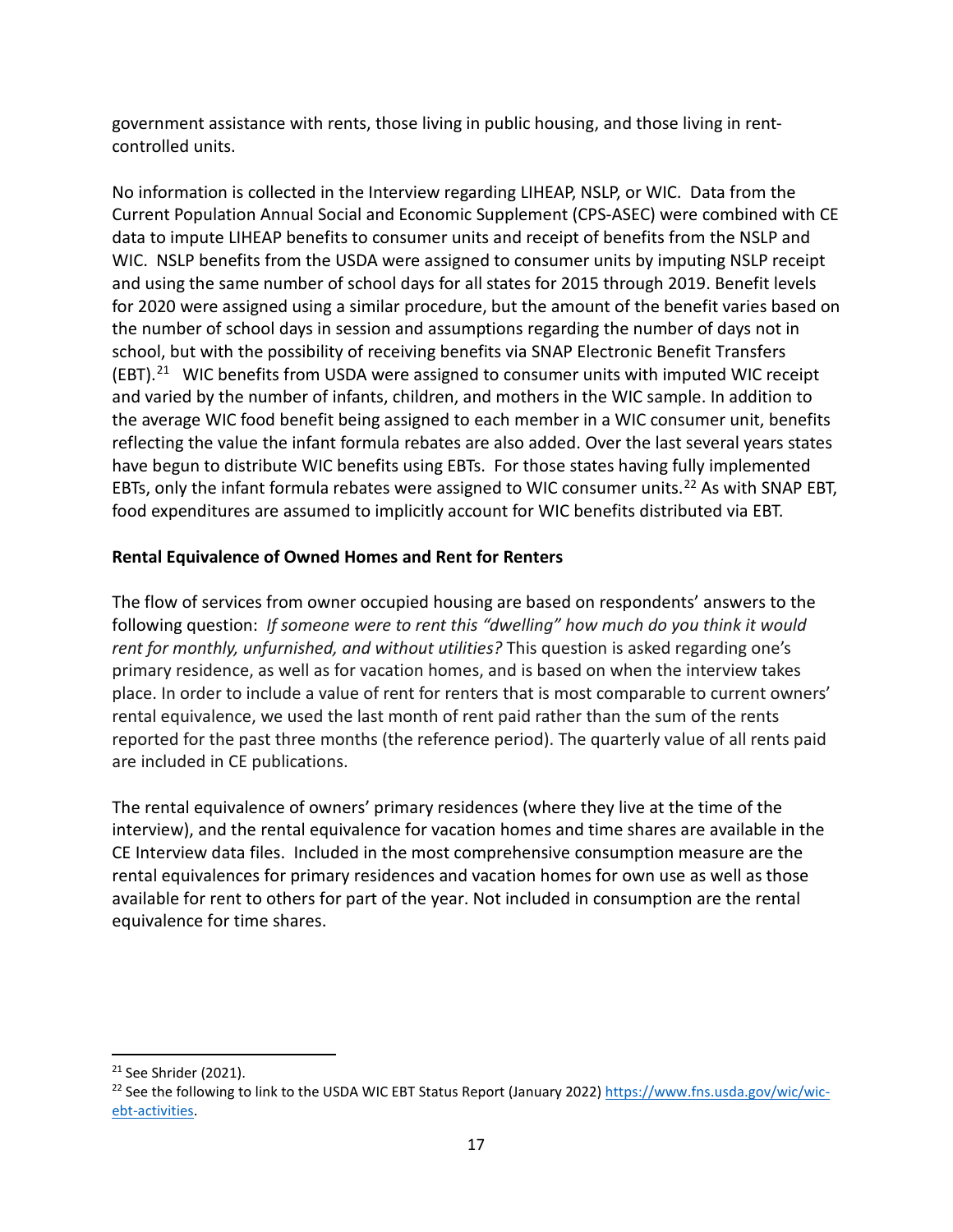## **Vehicle Flow of Services: Depreciation and Opportunity Costs**

The value of the flow of services from owned vehicles is a function of vehicle depreciation and the opportunity cost of owning their stock of vehicles versus another asset. Depreciation and opportunity costs depend on the current market value of the stock of vehicles owned. Depreciation rates are first estimated using vehicle characteristics (original purchase price, make, model and year, and whether used or new). Then current market values are also estimated. Service flows from the stock of vehicles owned are produced only for cars and trucks since the characteristic information for the other vehicles (e.g., motorcycles, RVs, private airplanes) is not sufficient to estimate the current market values. Pooled quarterly data from CE Interview periods 1996Q1 through 2021Q1 are used to estimate age specific vehicle depreciation rates and current market values. There are unique age specific depreciation rates across all interview years. The opportunity costs are estimated using the current market value and long-term security rates. The ones that we use are the "Treasury Long-Term Average (Over 10 Years), Inflation-Indexed, Percent, Annual, Not Seasonally Adjusted." The annual rates are derived from the monthly rates published on the FRED website: https://fred.stlouisfed.org/series/DLTIIT.

## **Relative Poverty Thresholds and Equivalence Scales**

The relative poverty thresholds are derived based on the ranking of population weighted equivalized income, expenditures, and consumption. Consumer unit level values of income, expenditures, and consumption are converted to equivalized values by dividing by the number of equivalent adults in the consumer unit. The number of equivalent adults is based on applying the three-parameter scale to the adults and children in the consumer unit. The equivalence adjustment reflects that (1) on average, children need or consume less than adults; (2) as consumer unit size increases, expenditure and consumption needs do not increase at the same rate; and (3) the increase in need is larger for a first child of a single-parent family than the first child of a two-adult family. The three-parameter scale is calculated in the following way:

- One and two adults: scale = (number of adults) $0.5$
- Single parents: scale = (number of adults +  $0.8*$  first child +  $0.5*$  other children)<sup>0.7</sup>
- All other families: scale = (number of adults +  $0.5*$ number of children)<sup>0.7</sup>

In the calculation used to convert consumer unit income, expenditures, and consumption for two adults, the scale is set to 1.41. The economy of scale factor is set at 0.70 for other family types, which is within the 0.65 to 0.75 range recommended by the NAS panel that released a report on a new approach to measuring poverty in the U.S. (NRC 1995).

## **Absolute Poverty Thresholds**

The absolute poverty thresholds are either anchored in 2015 or the thresholds are those that result when the poverty rate is anchored to 2015. Absolute anchored thresholds are based on